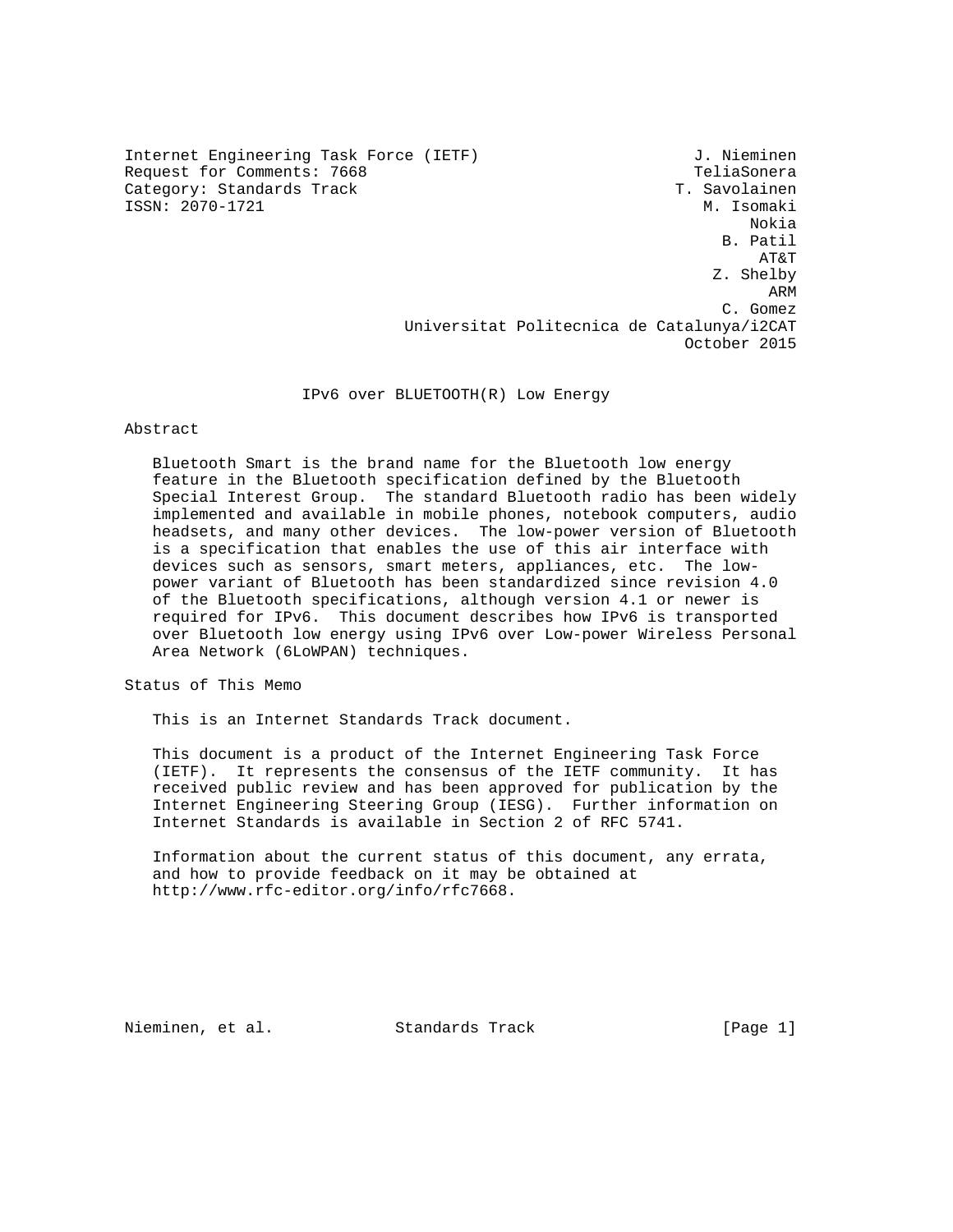# Copyright Notice

 Copyright (c) 2015 IETF Trust and the persons identified as the document authors. All rights reserved.

 This document is subject to BCP 78 and the IETF Trust's Legal Provisions Relating to IETF Documents

 (http://trustee.ietf.org/license-info) in effect on the date of publication of this document. Please review these documents carefully, as they describe your rights and restrictions with respect to this document. Code Components extracted from this document must include Simplified BSD License text as described in Section 4.e of the Trust Legal Provisions and are provided without warranty as described in the Simplified BSD License.

Table of Contents

| 1.1. Terminology and Requirements Language 3          |
|-------------------------------------------------------|
|                                                       |
|                                                       |
|                                                       |
|                                                       |
|                                                       |
| 3. Specification of IPv6 over Bluetooth Low Energy 7  |
|                                                       |
|                                                       |
| 3.2.1. IPv6 Subnet Model and Internet Connectivity  9 |
| 3.2.2. Stateless Address Autoconfiguration 10         |
| 3.2.3. Neighbor Discovery 12                          |
|                                                       |
| 3.2.4.1. Remote Destination Example 14                |
| 3.2.4.2. Example of Registration of                   |
| Multiple Addresses 15                                 |
| 3.2.5. Unicast and Multicast Address Mapping 16       |
|                                                       |
|                                                       |
|                                                       |
|                                                       |
|                                                       |
|                                                       |
|                                                       |

Nieminen, et al. Standards Track [Page 2]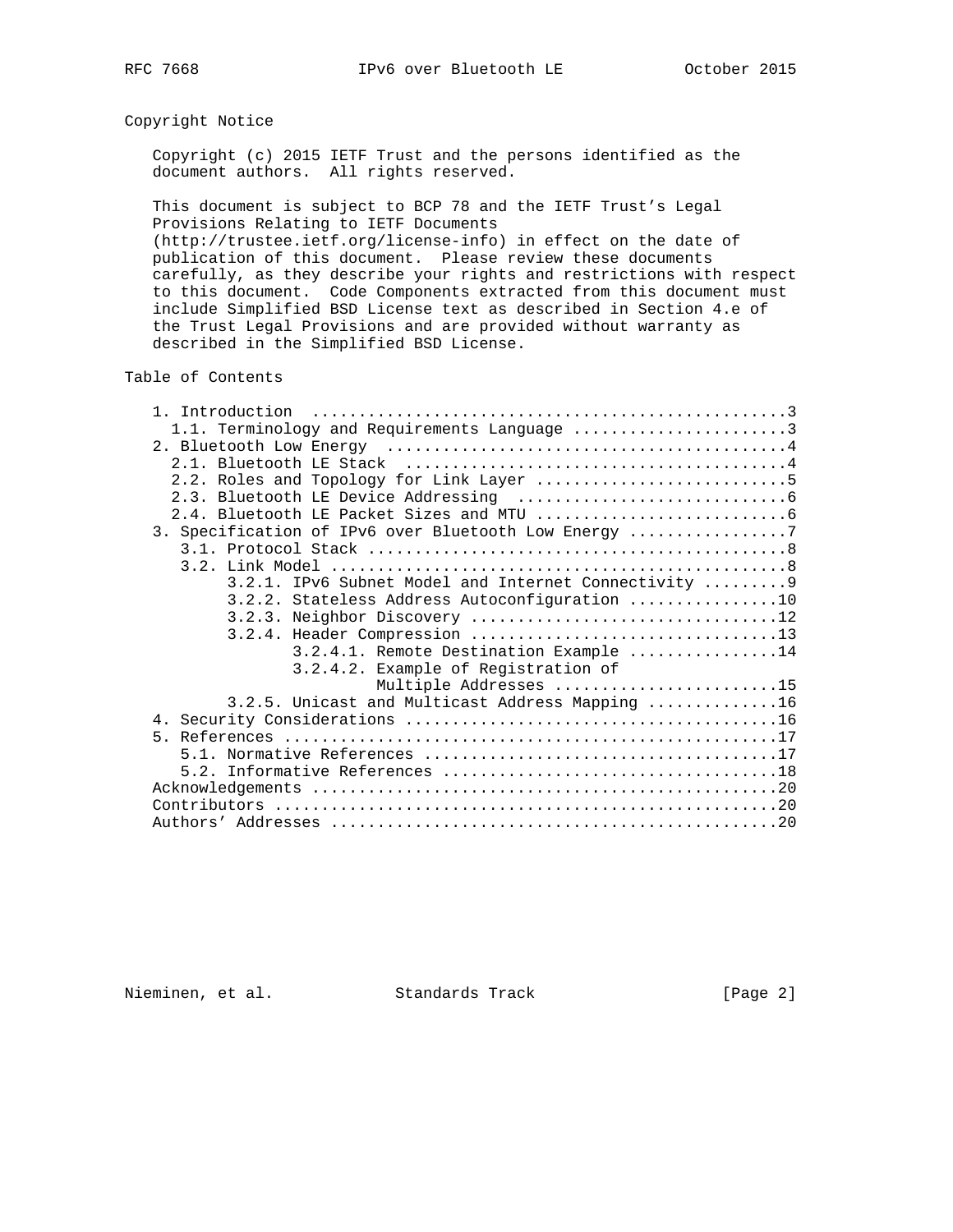# 1. Introduction

 Bluetooth Smart is the brand name for the Bluetooth low energy feature (hereinafter, "Bluetooth LE") in the Bluetooth specification defined by the Bluetooth Special Interest Group [BTCorev4.1]. Bluetooth LE is a radio technology targeted for devices that operate with very low-capacity (e.g., coin cell) batteries or minimalistic power sources, which means that low power consumption is essential. Bluetooth LE is an especially attractive technology for Internet of Things applications, such as health monitors, environmental sensing, proximity applications, and many others.

 Considering the potential for the exponential growth in the number of sensors and Internet connected devices, IPv6 is an ideal protocol for communication with such devices due to the large address space it provides. In addition, IPv6 provides tools for stateless address autoconfiguration, which is particularly suitable for sensor network applications and nodes that have very limited processing power or lack a full-fledged operating system or a user interface.

 This document describes how IPv6 is transported over Bluetooth LE connections using IPv6 over Low-power Wireless Personal Area Network (6LoWPAN) techniques. RFCs 4944 [RFC4944], 6282 [RFC6282], and 6775 [RFC6775] were developed for 6LoWPAN and specify the transmission of IPv6 over IEEE 802.15.4 [IEEE802.15.4]. The Bluetooth LE link, in many respects, has similar characteristics to that of IEEE 802.15.4, and many of the mechanisms defined for IPv6 over IEEE 802.15.4 can be applied to the transmission of IPv6 on Bluetooth LE links. This document specifies the details of IPv6 transmission over Bluetooth LE links.

#### 1.1. Terminology and Requirements Language

 The key words "MUST", "MUST NOT", "REQUIRED", "SHALL", "SHALL NOT", "SHOULD", "SHOULD NOT", "RECOMMENDED", "MAY", and "OPTIONAL" in this document are to be interpreted as described in RFC 2119 [RFC2119].

 The terms "6LoWPAN Node (6LN)", "6LoWPAN Router (6LR)", and "6LoWPAN Border Router (6LBR)" are defined as in [RFC6775], with an addition that Bluetooth LE central and Bluetooth LE peripheral (see Section 2.2) can both be either 6LN or 6LBR.

 The acronyms "DAC", "DAM", "SAC", "SAM", and "CID" are used in this document as defined in [RFC6282]. They are expanded as follows:

o Destination Address Compression (DAC)

o Destination Address Mode (DAM)

Nieminen, et al. Standards Track [Page 3]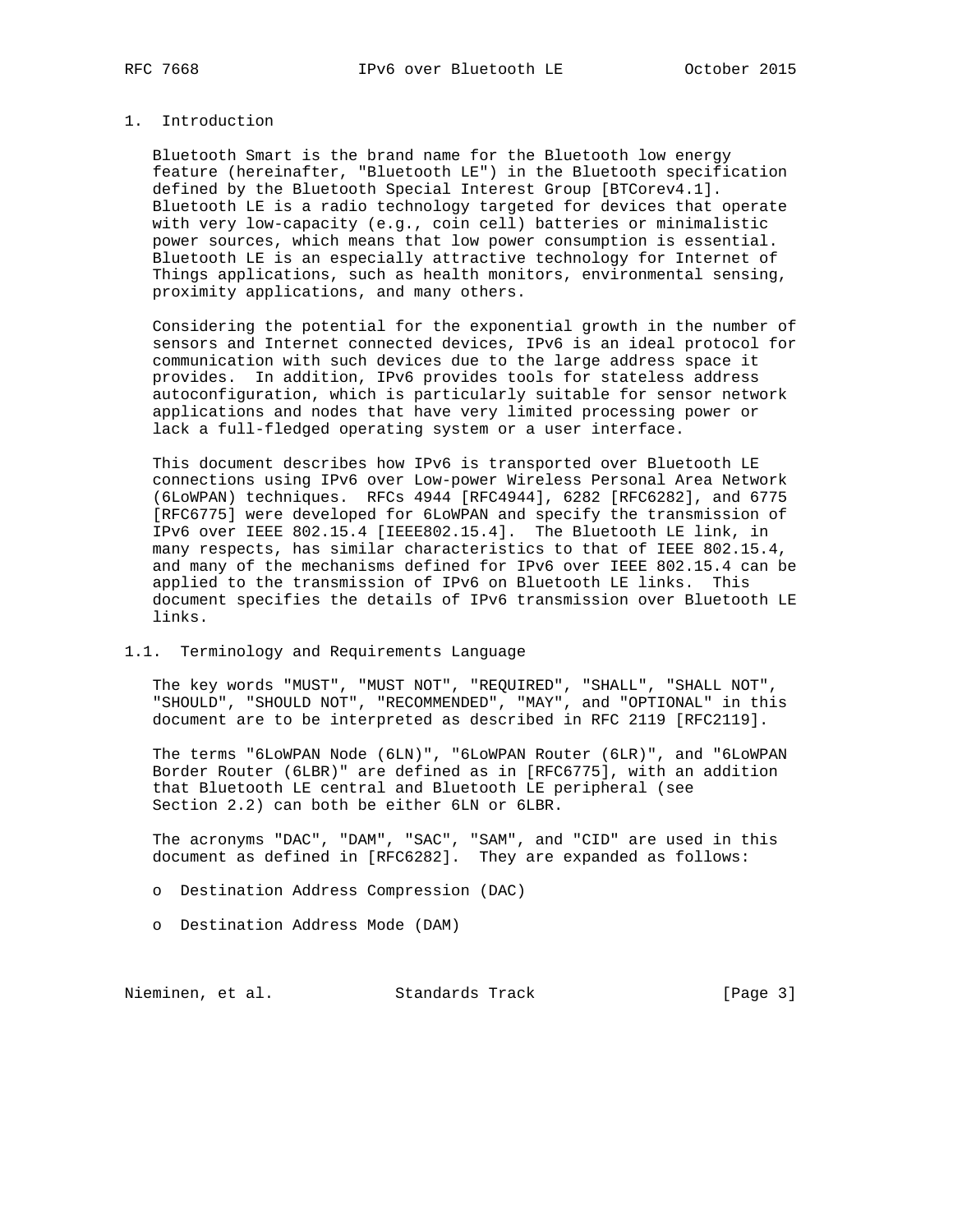- o Source Address Compression (SAC)
- o Source Address Mode (SAM)
- o Context Identifier (CID)
- 2. Bluetooth Low Energy

 Bluetooth LE is designed for transferring small amounts of data infrequently at modest data rates with a very small energy expenditure per bit. The Bluetooth Special Interest Group (Bluetooth SIG) has introduced two trademarks: Bluetooth Smart for single-mode devices (a device that only supports Bluetooth LE) and Bluetooth Smart Ready for dual-mode devices (devices that support both Bluetooth and Bluetooth LE; note that Bluetooth and Bluetooth LE are different, non-interoperable radio technologies). In the rest of this document, the term "Bluetooth LE" is used regardless of whether this technology is supported by a single-mode or dual-mode device.

 Bluetooth LE was introduced in Bluetooth 4.0, enhanced in Bluetooth 4.1 [BTCorev4.1], and developed even further in successive versions. Bluetooth SIG has also published the Internet Protocol Support Profile (IPSP) [IPSP], which includes the Internet Protocol Support Service (IPSS). The IPSP enables discovery of IP-enabled devices and establishment of a link-layer connection for transporting IPv6 packets. IPv6 over Bluetooth LE is dependent on both Bluetooth 4.1 and IPSP 1.0 or more recent versions of either specification to provide necessary capabilities.

 Devices such as mobile phones, notebooks, tablets, smartwatches, and other handheld computing devices that incorporate chipsets implementing Bluetooth 4.1 or later will also have the low energy functionality of Bluetooth. Bluetooth LE is also expected to be included in many different types of accessories that collaborate with mobile devices such as phones, tablets, and notebook computers. An example of a use case for a Bluetooth LE accessory is a heart rate monitor that sends data via a mobile phone or smartwatch to a server on the Internet or sends data directly to the device.

#### 2.1. Bluetooth LE Stack

 The lower layer of the Bluetooth LE stack consists of the Physical Layer (PHY), the Link Layer (LL), and a test interface called the Direct Test Mode (DTM). The Physical Layer transmits and receives the actual packets. The Link Layer is responsible for providing medium access, connection establishment, error control, and flow control. The Direct Test Mode is only used for testing purposes. The upper layer consists of the Logical Link Control and Adaptation

Nieminen, et al. Standards Track [Page 4]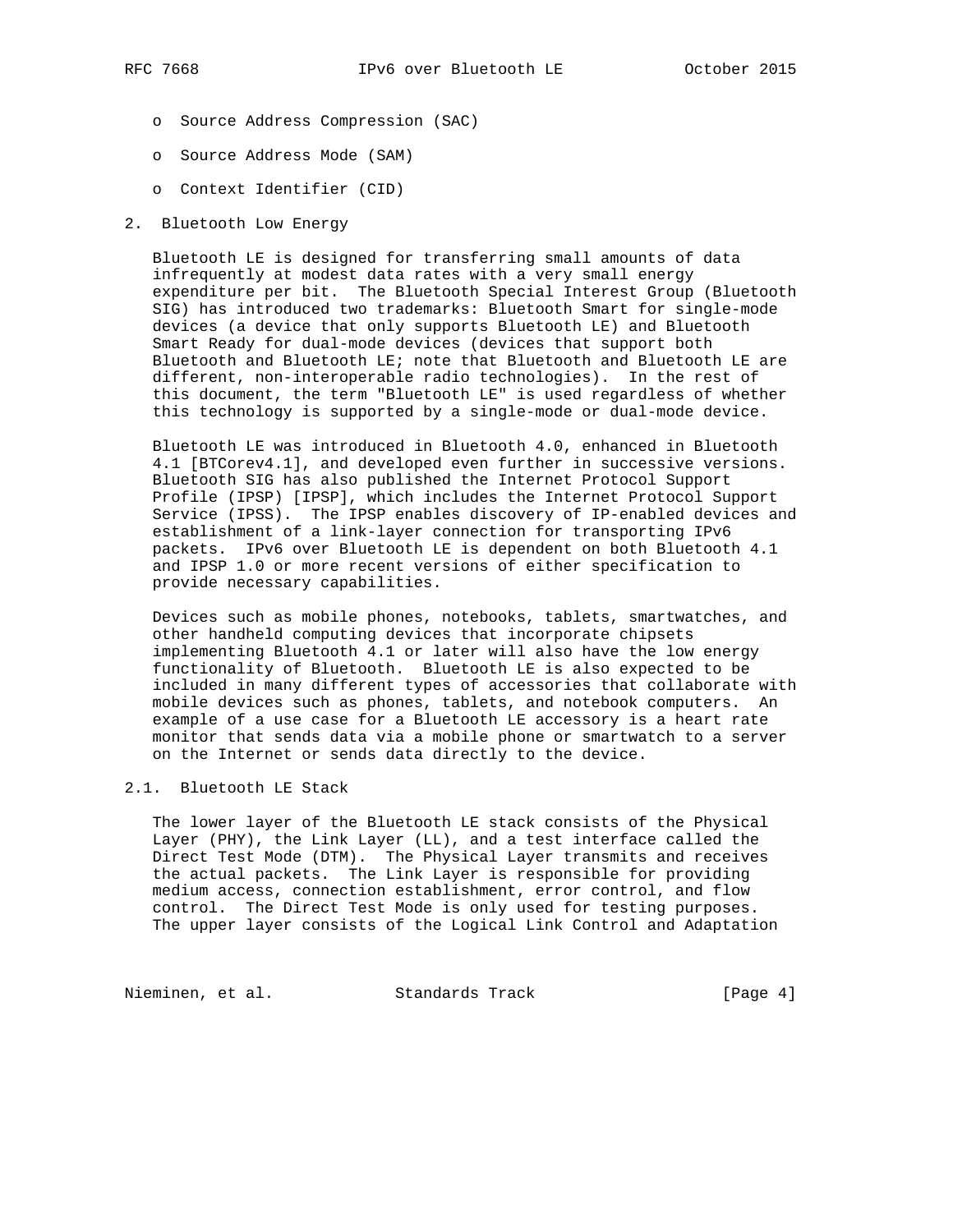Protocol (L2CAP), Attribute Protocol (ATT), Security Manager (SM), Generic Attribute Profile (GATT), and Generic Access Profile (GAP) as shown in Figure 1. The Host Controller Interface (HCI) separates the lower layers, often implemented in the Bluetooth controller, from higher layers, often implemented in the host stack. GATT and Bluetooth LE profiles together enable the creation of applications in a standardized way without using IP. L2CAP provides multiplexing capability by multiplexing the data channels from the above layers. L2CAP also provides fragmentation and reassembly for large data packets. The Security Manager defines a protocol and mechanisms for pairing, key distribution, and a security toolbox for the Bluetooth LE device.



Figure 1: Bluetooth LE Protocol Stack

 As shown in Section 3.1, IPv6 over Bluetooth LE requires an adapted 6LoWPAN layer that runs on top of Bluetooth LE L2CAP.

# 2.2. Roles and Topology for Link Layer

 Bluetooth LE defines two GAP roles of relevance herein: the Bluetooth LE central role and the Bluetooth LE peripheral role. A device in the central role (called "central" from now on) has traditionally been able to manage multiple simultaneous connections with a number of devices in the peripheral role (called "peripherals" from now on). A peripheral is commonly connected to a single central, but with versions of Bluetooth from 4.1 onwards, it can also connect to multiple centrals at the same time. In this document, for IPv6 networking purposes, the Bluetooth LE network (i.e., a Bluetooth LE piconet) follows a star topology shown in the Figure 2, where a router typically implements the Bluetooth LE central role and the rest of nodes implement the Bluetooth LE peripheral role. In the future, mesh networking and/or parallel connectivity to multiple centrals at a time may be defined for IPv6 over Bluetooth LE.

Nieminen, et al. Standards Track [Page 5]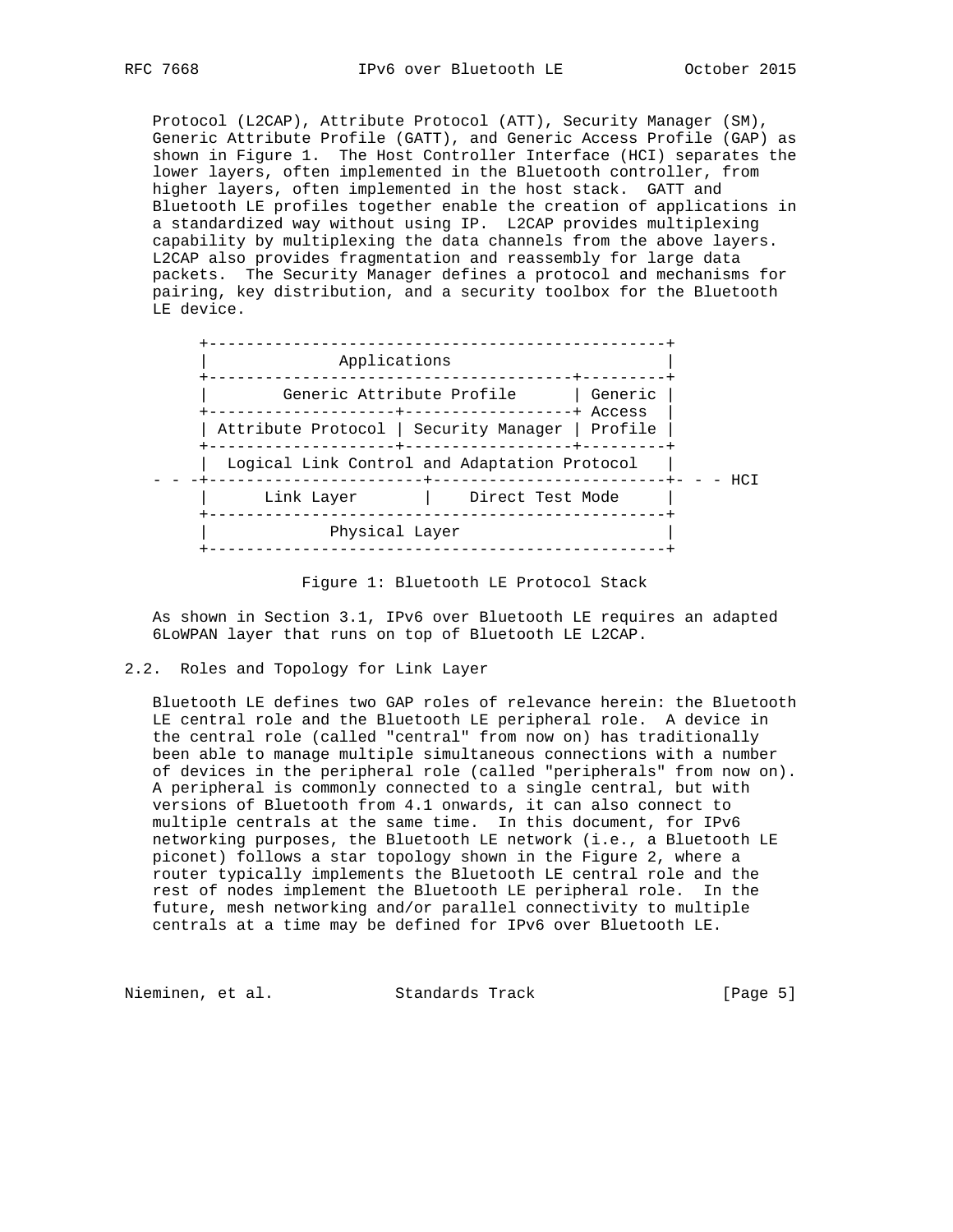Peripheral --. . .-- Peripheral  $\sqrt{2}$  /  $\sqrt{2}$  /  $\sqrt{2}$  /  $\sqrt{2}$  /  $\sqrt{2}$  /  $\sqrt{2}$  /  $\sqrt{2}$  /  $\sqrt{2}$  /  $\sqrt{2}$  /  $\sqrt{2}$  /  $\sqrt{2}$  /  $\sqrt{2}$  /  $\sqrt{2}$  /  $\sqrt{2}$  /  $\sqrt{2}$  /  $\sqrt{2}$  /  $\sqrt{2}$  /  $\sqrt{2}$  /  $\sqrt{2}$  /  $\sqrt{2}$  /  $\sqrt{2}$  /  $\sqrt{2}$  / Peripheral ---- Central ---- Peripheral  $\sqrt{2}$  Peripheral --' '-- Peripheral Figure 2: Bluetooth LE Star Topology

 In Bluetooth LE, direct wireless communication only takes place between a central and a peripheral. This means that inherently the Bluetooth LE star represents a hub-and-spokes link model. Nevertheless, two peripherals may communicate through the central by using IP routing functionality per this specification.

#### 2.3. Bluetooth LE Device Addressing

 Every Bluetooth LE device is identified by a 48-bit device address. The Bluetooth specification [BTCorev4.1] describes the device address of a Bluetooth LE device as follows: "Devices are identified using a device address. Device addresses may be either a public device address or a random device address". The public device addresses are based on the IEEE 802 standard [IEEE802]. Random device addresses and the Bluetooth LE privacy feature are described in the Bluetooth Generic Access Profile, Sections 10.8 and 10.7 of [BTCorev4.1], respectively. There are two types of random device addresses: static and private addresses. The private addresses are further divided into two sub-types: resolvable or non-resolvable addresses, which are explained in depth in the referenced Bluetooth specification. Once a static address is initialized, it does not change until the device is power cycled. The static address can be initialized to a new value after each power cycle, but that is not mandatory. The recommended time interval before randomizing new private address is 15 minutes, as determined by timer T\_GAP(private\_addr\_int) in Table 17.1 of the Bluetooth Generic Access Profile [BTCorev4.1]. The selection of which device address types are used is implementation and deployment specific. In random addresses, the first 46 bits are randomized, and the last 2 bits indicate the random address type. Bluetooth LE does not support avoidance or detection of device address collisions. However, these 48-bit random device addresses have a very small probability of being in conflict within a typical deployment.

2.4. Bluetooth LE Packet Sizes and MTU

 The optimal MTU defined for L2CAP fixed channels over Bluetooth LE is 27 octets, including the L2CAP header of 4 octets. The default MTU for Bluetooth LE is hence defined to be 27 octets. Therefore, excluding the L2CAP header of 4 octets, a protocol data unit (PDU) size of 23 octets is available for upper layers. In order to be able

Nieminen, et al. Standards Track [Page 6]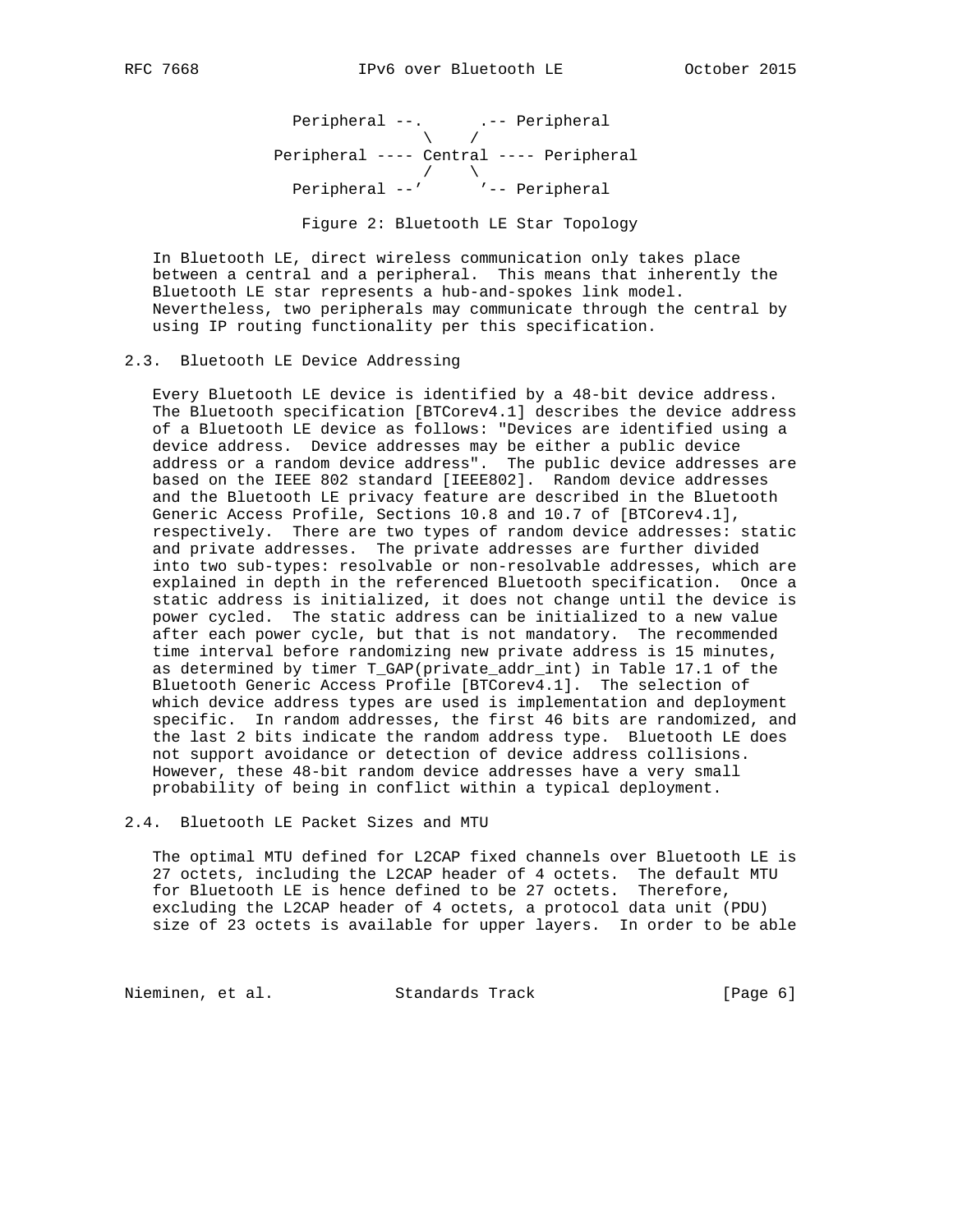to transmit IPv6 packets of 1280 octets or larger, a link-layer fragmentation and reassembly solution is provided by the L2CAP layer. The IPSP defines means for negotiating up a link-layer connection that provides an MTU of 1280 octets or higher for the IPv6 layer [IPSP]. The link-layer MTU is negotiated separately for each direction. Implementations that require an equal link-layer MTU for the two directions SHALL use the smallest of the possibly different MTU values.

# 3. Specification of IPv6 over Bluetooth Low Energy

 Bluetooth LE technology sets strict requirements for low power consumption and thus limits the allowed protocol overhead. 6LoWPAN standards [RFC6775] [RFC6282] provide useful functionality for reducing overhead, which is applied to Bluetooth LE. This functionality is comprised of link-local IPv6 addresses and stateless IPv6 address autoconfiguration (see Section 3.2.2), Neighbor Discovery (see Section 3.2.3), and header compression (see Section 3.2.4). Fragmentation features from 6LoWPAN standards are not used due to Bluetooth LE's link-layer fragmentation support (see Section 2.4).

 A significant difference between IEEE 802.15.4 and Bluetooth LE is that the former supports both star and mesh topologies (and requires a routing protocol), whereas Bluetooth LE does not currently support the formation of multihop networks at the link layer. However, inter-peripheral communication through the central is enabled by using IP routing functionality per this specification.

 In Bluetooth LE, a central node is assumed to be less resource constrained than a peripheral node. Hence, in the primary deployment scenario, central and peripheral will act as 6LoWPAN Border Router (6LBR) and a 6LoWPAN Node (6LN), respectively.

 Before any IP-layer communications can take place over Bluetooth LE, nodes enabled by Bluetooth LE such as 6LNs and 6LBRs have to find each other and establish a suitable link-layer connection. The discovery and Bluetooth LE connection setup procedures are documented by the Bluetooth SIG in the IPSP specification [IPSP].

 In the rare case of Bluetooth LE random device address conflict, a 6LBR can detect multiple 6LNs with the same Bluetooth LE device address, as well as a 6LN with the same Bluetooth LE address as the 6LBR. The 6LBR MUST ignore 6LNs with the same device address the 6LBR has, and the 6LBR MUST have at most one connection for a given Bluetooth LE device address at any given moment. This will avoid addressing conflicts within a Bluetooth LE network.

Nieminen, et al. Standards Track [Page 7]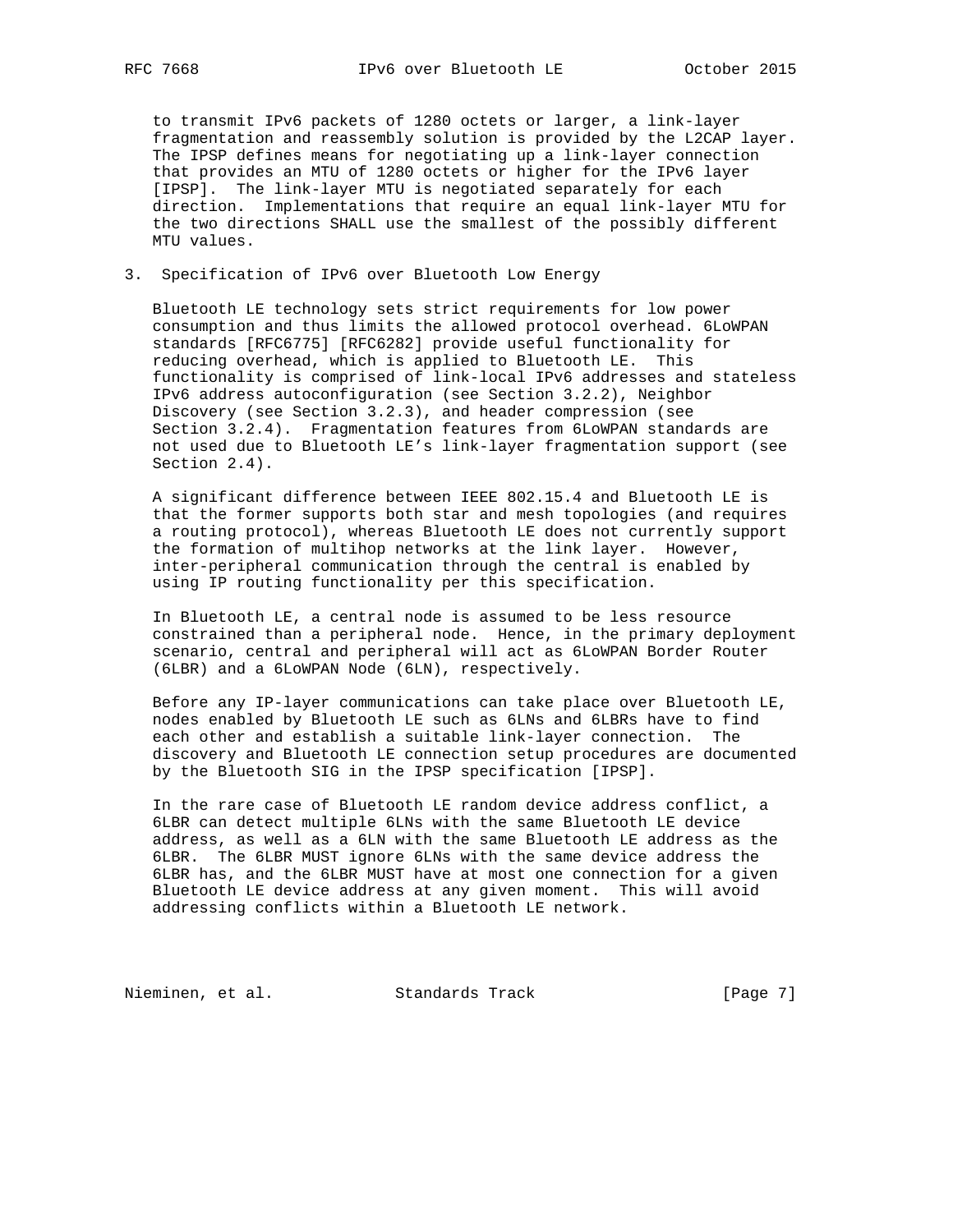# 3.1. Protocol Stack

 Figure 3 illustrates how the IPv6 stack works in parallel to the GATT stack on top of the Bluetooth LE L2CAP layer. The GATT stack is needed herein for discovering nodes supporting the Internet Protocol Support Service. UDP and TCP are provided as examples of transport protocols, but the stack can be used by any other upper-layer protocol capable of running atop of IPv6.



Figure 3: IPv6 and IPSS on the Bluetooth LE Stack

#### 3.2. Link Model

 The distinct concepts of the IPv6 link (layer 3) and the physical link (combination of PHY and Media Access Control (MAC)) need to be clear, and their relationship has to be well understood in order to specify the addressing scheme for transmitting IPv6 packets over the Bluetooth LE link. RFC 4861 [RFC4861] defines a link as "a communication facility or medium over which nodes can communicate at the link layer, i.e., the layer immediately below IP".

 In the case of Bluetooth LE, the 6LoWPAN layer is adapted to support transmission of IPv6 packets over Bluetooth LE. The IPSP defines all steps required for setting up the Bluetooth LE connection over which 6LoWPAN can function [IPSP], including handling the link-layer fragmentation required on Bluetooth LE, as described in Section 2.4. Even though MTUs larger than 1280 octets can be supported, use of a 1280-octet MTU is RECOMMENDED in order to avoid need for Path MTU discovery procedures.

 While Bluetooth LE protocols, such as L2CAP, utilize little-endian byte ordering, IPv6 packets MUST be transmitted in big-endian order (network byte order).

Nieminen, et al. Standards Track (Page 8)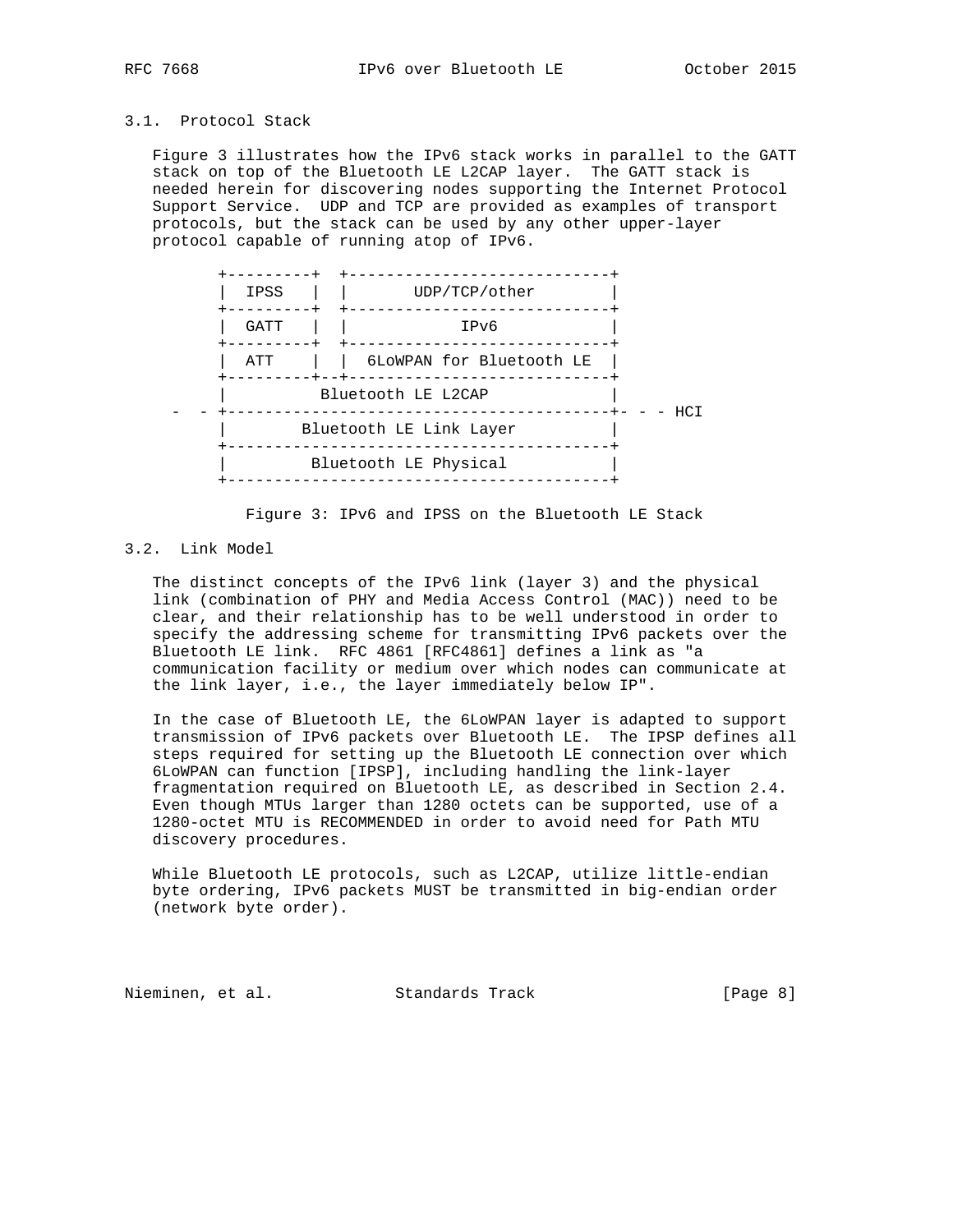Per this specification, the IPv6 header compression format specified in RFC 6282 [RFC6282] MUST be used. The IPv6 payload length can be derived from the L2CAP header length and the possibly elided IPv6 address can be reconstructed from the link-layer address, used at the time of Bluetooth LE connection establishment, from the HCI Connection Handle during connection, compression context if any, and address registration information (see Section 3.2.3).

 Bluetooth LE connections used to build a star topology are point-to point in nature, as Bluetooth broadcast features are not used for IPv6 over Bluetooth LE (except for discovery of nodes supporting IPSS). After the peripheral and central have connected at the Bluetooth LE level, the link can be considered up, and IPv6 address configuration and transmission can begin.

3.2.1. IPv6 Subnet Model and Internet Connectivity

 In the Bluetooth LE piconet model (see Section 2.2), peripherals each have a separate link to the central and the central acts as an IPv6 router rather than a link-layer switch. As discussed in [RFC4903], conventional usage of IPv6 anticipates IPv6 subnets spanning a single link at the link layer. As IPv6 over Bluetooth LE is intended for constrained nodes, and for Internet of Things use cases and environments, the complexity of implementing a separate subnet on each peripheral-central link and routing between the subnets appears to be excessive. In the Bluetooth LE case, the benefits of treating the collection of point-to-point links between a central and its connected peripherals as a single multilink subnet rather than a multiplicity of separate subnets are considered to outweigh the multilink model's drawbacks as described in [RFC4903].

 Hence, a multilink model has been chosen, as further illustrated in Figure 4. Because of this, link-local multicast communications can happen only within a single Bluetooth LE connection; thus, 6LN-to-6LN communications using link-local addresses are not possible. 6LNs connected to the same 6LBR have to communicate with each other by using the shared prefix used on the subnet. The 6LBR ensures address collisions do not occur (see Section 3.2.3) and forwards packets sent by one 6LN to another.

 In a typical scenario, the Bluetooth LE network is connected to the Internet as shown in the Figure 4. In this scenario, the Bluetooth LE star is deployed as one subnet, using one /64 IPv6 prefix, with each spoke representing an individual link. The 6LBR is acting as router and forwarding packets between 6LNs and to and from Internet.

Nieminen, et al. Standards Track [Page 9]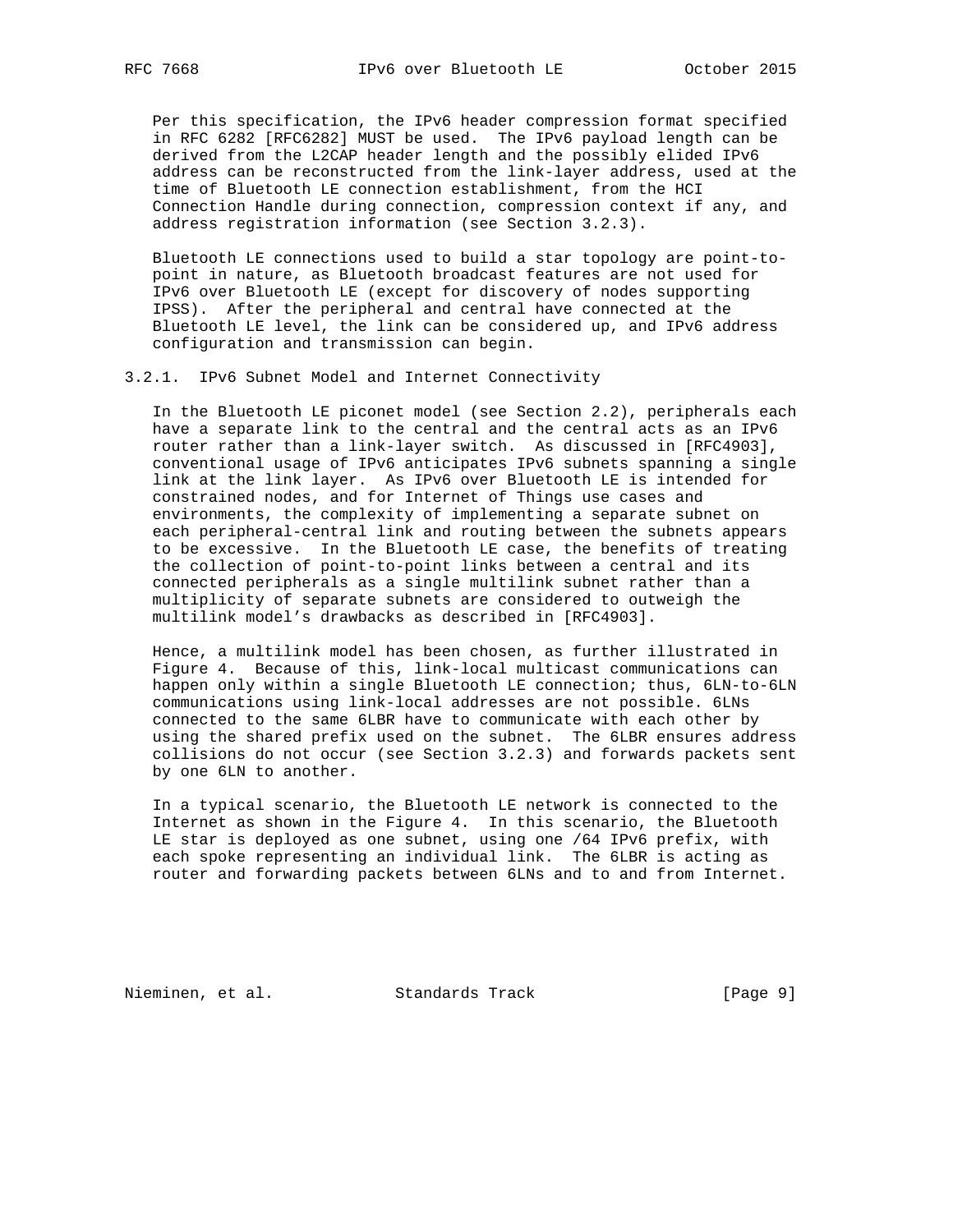

Figure 4: Bluetooth LE Network Connected to the Internet

 In some scenarios, the Bluetooth LE network may transiently or permanently be an isolated network as shown in the Figure 5. In this case, the whole star consists of a single subnet with multiple links, where 6LBR is at central, routing packets between 6LNs. In the simplest case, the isolated network has one 6LBR and one 6LN.



Figure 5: Isolated Bluetooth LE Network

# 3.2.2. Stateless Address Autoconfiguration

 At network interface initialization, both 6LN and 6LBR SHALL generate and assign to the Bluetooth LE network interface IPv6 link-local addresses [RFC4862] based on the 48-bit Bluetooth device addresses (see Section 2.3) that were used for establishing the underlying Bluetooth LE connection. A 6LN and a 6LBR are RECOMMENDED to use private Bluetooth device addresses. A 6LN SHOULD pick a different Bluetooth device address for every Bluetooth LE connection with a 6LBR, and a 6LBR SHOULD periodically change its random Bluetooth

Nieminen, et al. Standards Track [Page 10]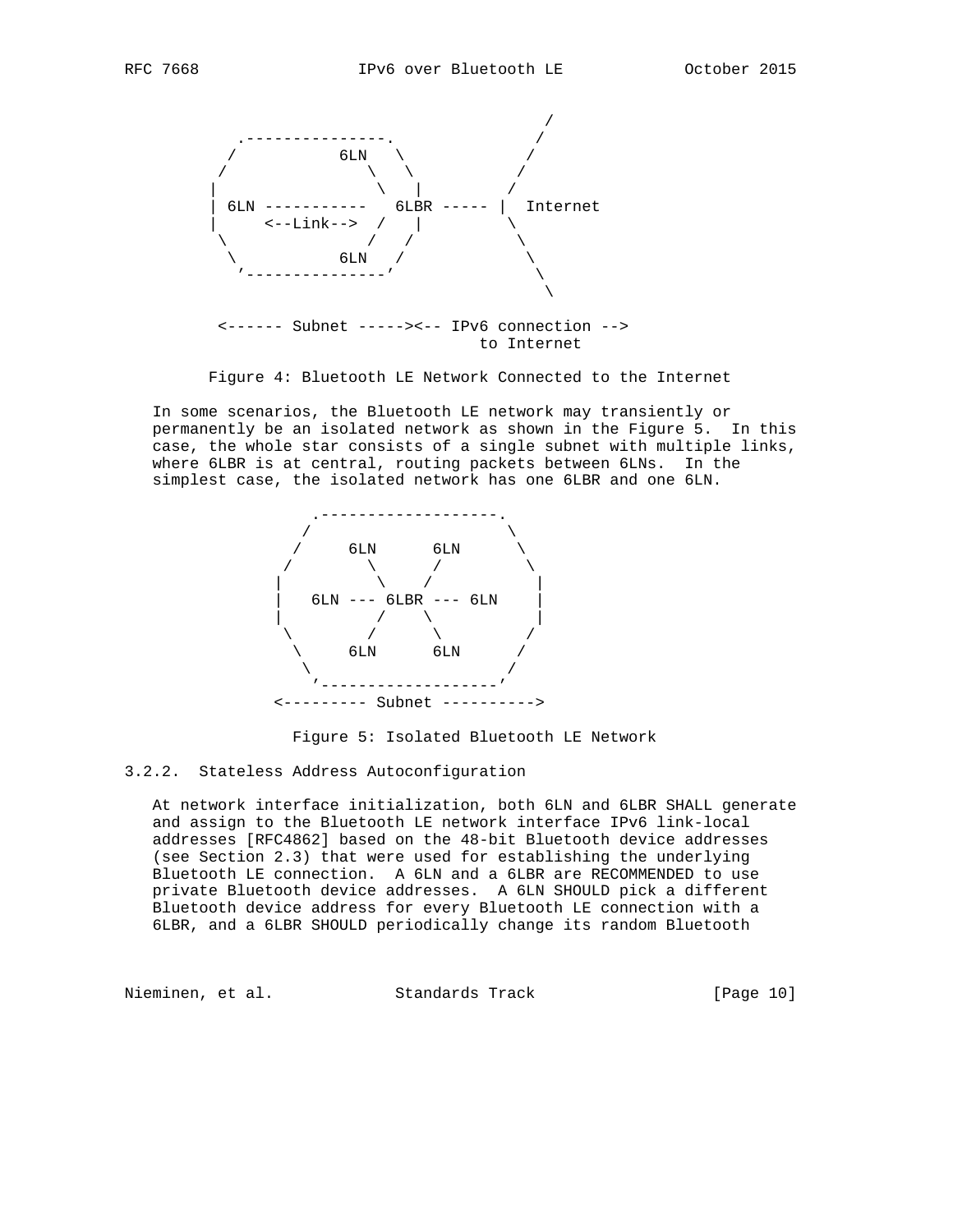device address. Following the guidance of [RFC7136], a 64-bit Interface Identifier (IID) is formed from the 48-bit Bluetooth device address by inserting two octets, with hexadecimal values of 0xFF and 0xFE in the middle of the 48-bit Bluetooth device address as shown in Figure 6. In the figure, letter 'b' represents a bit from the Bluetooth device address, copied as is without any changes on any bit. This means that no bit in the IID indicates whether the underlying Bluetooth device address is public or random.

Figure 6: Formation of IID from Bluetooth Device Address

 The IID is then prepended with the prefix fe80::/64, as described in RFC 4291 [RFC4291] and as depicted in Figure 7. The same link-local address SHALL be used for the lifetime of the Bluetooth LE L2CAP channel. (After a Bluetooth LE logical link has been established, it is referenced with a Connection Handle in HCI. Thus, possibly changing device addresses do not impact data flows within existing L2CAP channels. Hence, there is no need to change IPv6 link-local addresses even if devices change their random device addresses during L2CAP channel lifetime).

| 10 bits    | 54 bits | 64 bits              |
|------------|---------|----------------------|
| 1111111010 | zeros   | Interface Identifier |
|            |         |                      |

Figure 7: IPv6 Link-Local Address in Bluetooth LE

 A 6LN MUST join the all-nodes multicast address. There is no need for 6LN to join the solicited-node multicast address, since 6LBR will know device addresses and hence link-local addresses of all connected 6LNs. The 6LBR will ensure no two devices with the same Bluetooth LE device address are connected at the same time. Detection of duplicate link-local addresses is performed by the process on the 6LBR responsible for the discovery of IP-enabled Bluetooth LE nodes and for starting Bluetooth LE connection establishment procedures. This approach increases the complexity of 6LBR, but reduces power consumption on both 6LN and 6LBR in the link establishment phase by reducing the number of mandatory packet transmissions.

Nieminen, et al. Standards Track [Page 11]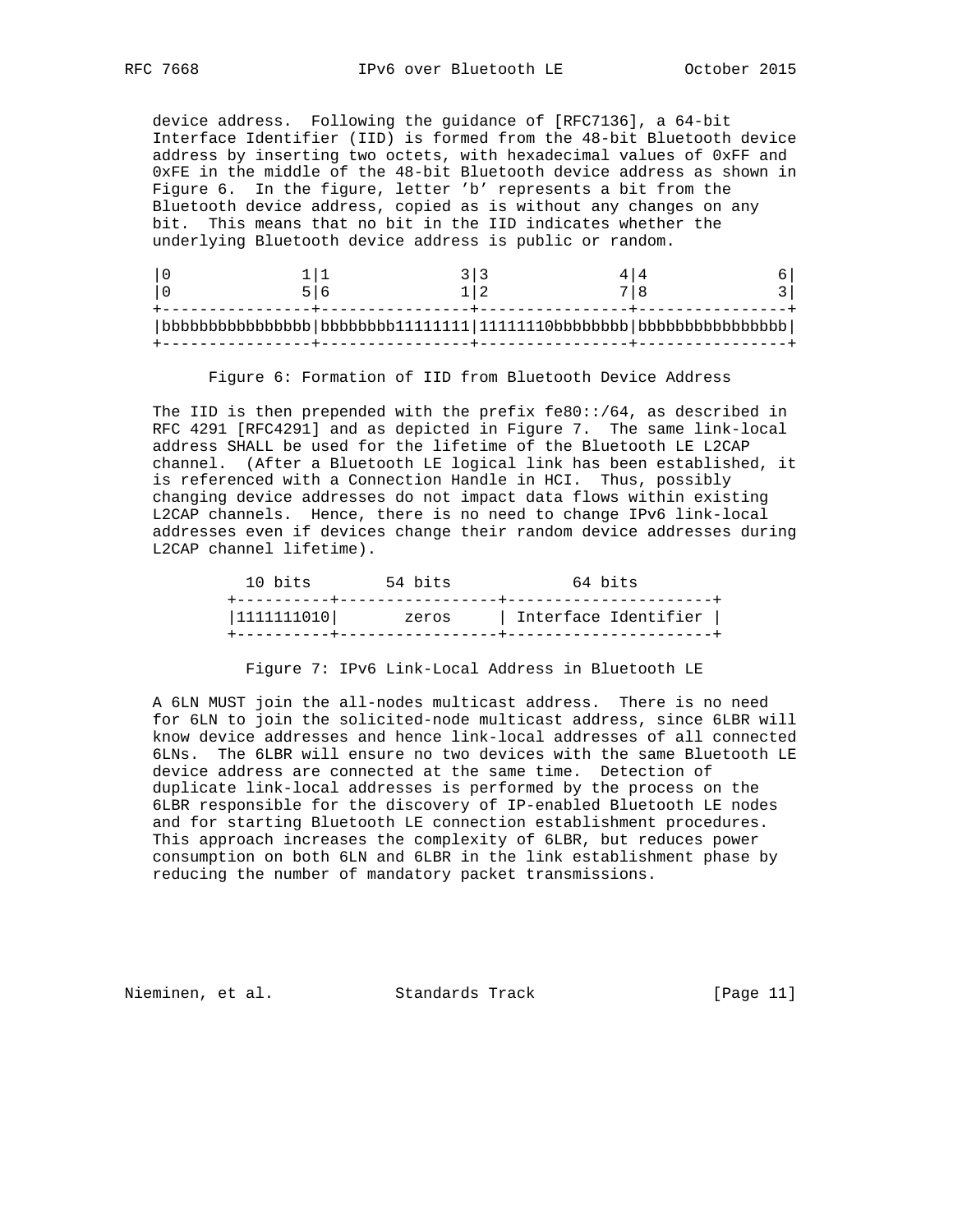After link-local address configuration, the 6LN sends Router Solicitation messages as described in [RFC4861], Section 6.3.7.

 For non-link-local addresses, 6LNs SHOULD NOT be configured to embed the Bluetooth device address in the IID by default. Alternative schemes such as Cryptographically Generated Addresses (CGAs) [RFC3972], privacy extensions [RFC4941], Hash-Based Addresses (HBAs) [RFC5535], DHCPv6 [RFC3315], or static, semantically opaque addresses [RFC7217] SHOULD be used by default. In situations where the Bluetooth device address is known to be a private device address and/ or the header compression benefits of embedding the device address in the IID are required to support deployment constraints, 6LNs MAY form a 64-bit IID by utilizing the 48-bit Bluetooth device address. The non-link-local addresses that a 6LN generates MUST be registered with the 6LBR as described in Section 3.2.3.

 The tool for a 6LBR to obtain an IPv6 prefix for numbering the Bluetooth LE network is out of scope of this document, but can be, for example, accomplished via DHCPv6 Prefix Delegation [RFC3633] or by using Unique Local IPv6 Unicast Addresses (ULAs) [RFC4193]. Due to the link model of the Bluetooth LE (see Section 3.2.1) the 6LBR MUST set the "on-link" flag (L) to zero in the Prefix Information Option in Neighbor Discovery messages [RFC4861] (see Section 3.2.3). This will cause 6LNs to always send packets to the 6LBR, including the case when the destination is another 6LN using the same prefix.

# 3.2.3. Neighbor Discovery

 'Neighbor Discovery Optimization for IPv6 over Low-Power Wireless Personal Area Networks (6LoWPANs)' [RFC6775] describes the neighbor discovery approach as adapted for use in several 6LoWPAN topologies, including the mesh topology. Bluetooth LE does not support mesh networks; hence, only those aspects that apply to a star topology are considered.

 The following aspects of the Neighbor Discovery optimizations [RFC6775] are applicable to Bluetooth LE 6LNs:

 1. A Bluetooth LE 6LN MUST NOT register its link-local address. A Bluetooth LE 6LN MUST register its non-link-local addresses with the 6LBR by sending a Neighbor Solicitation (NS) message with the Address Registration Option (ARO) and process the Neighbor Advertisement (NA) accordingly. The NS with the ARO option MUST be sent irrespective of the method used to generate the IID. If the 6LN registers multiple addresses that are not based on Bluetooth device address for the same compression context, the header compression efficiency will decrease (see Section 3.2.4).

Nieminen, et al. Standards Track [Page 12]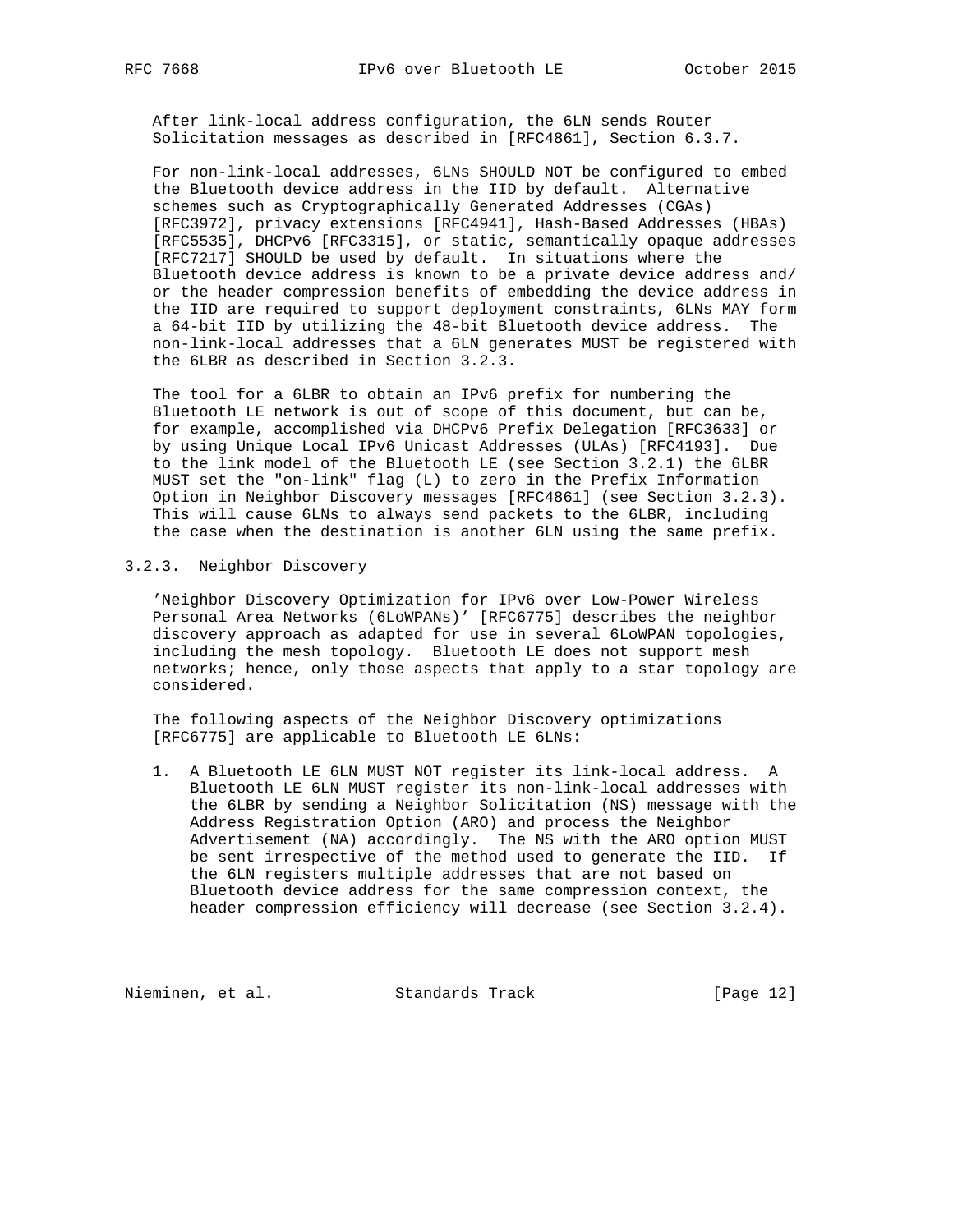- - 2. For sending Router Solicitations and processing Router Advertisements, the Bluetooth LE 6LNs MUST follow Sections 5.3 and 5.4 of [RFC6775], respectively.
- 3.2.4. Header Compression

 Header compression as defined in RFC 6282 [RFC6282], which specifies the compression format for IPv6 datagrams on top of IEEE 802.15.4, is REQUIRED as the basis for IPv6 header compression on top of Bluetooth LE. All headers MUST be compressed according to the encoding formats described in RFC 6282 [RFC6282].

 The Bluetooth LE's star topology structure and ARO can be exploited in order to provide a mechanism for address compression. The following text describes the principles of IPv6 address compression on top of Bluetooth LE.

 The ARO option requires use of a 64-bit Extended Unique Identifier (EUI-64) [RFC6775]. In the case of Bluetooth LE, the field SHALL be filled with the 48-bit device address used by the Bluetooth LE node converted into 64-bit Modified EUI-64 format [RFC4291].

 To enable efficient header compression, when the 6LBR sends a Router Advertisement, it MUST include a 6LoWPAN Context Option (6CO) [RFC6775] matching each address prefix advertised via a Prefix Information Option (PIO) [RFC4861] for use in stateless address autoconfiguration.

 When a 6LN is sending a packet to a 6LBR, it MUST fully elide the source address if it is a link-local address. For other packets to or through a 6LBR with a non-link-local source address that the 6LN has registered with ARO to the 6LBR for the indicated prefix, the source address MUST be fully elided if it is the latest address that the 6LN has registered for the indicated prefix. If a source non link-local address is not the latest registered, then the 64 bits of the IID SHALL be fully carried in-line (SAM=01), or if the first 48 bits of the IID match with the latest registered address, then the last 16 bits of the IID SHALL be carried in-line (SAM=10). That is, if SAC=0 and SAM=11, the 6LN MUST be using the link-local IPv6 address derived from the Bluetooth LE device address, and if SAC=1 and SAM=11, the 6LN MUST have registered the source IPv6 address with the prefix related to the compression context, and the 6LN MUST be referring to the latest registered address related to the compression context. The IPv6 address MUST be considered to be registered only after the 6LBR has sent a Neighbor Advertisement with an ARO having its status field set to success. The destination IPv6 address MUST be fully elided if the destination address is the 6LBR's link-local address based on the 6LBR's Bluetooth device address (DAC=0, DAM=11).

Nieminen, et al. Standards Track [Page 13]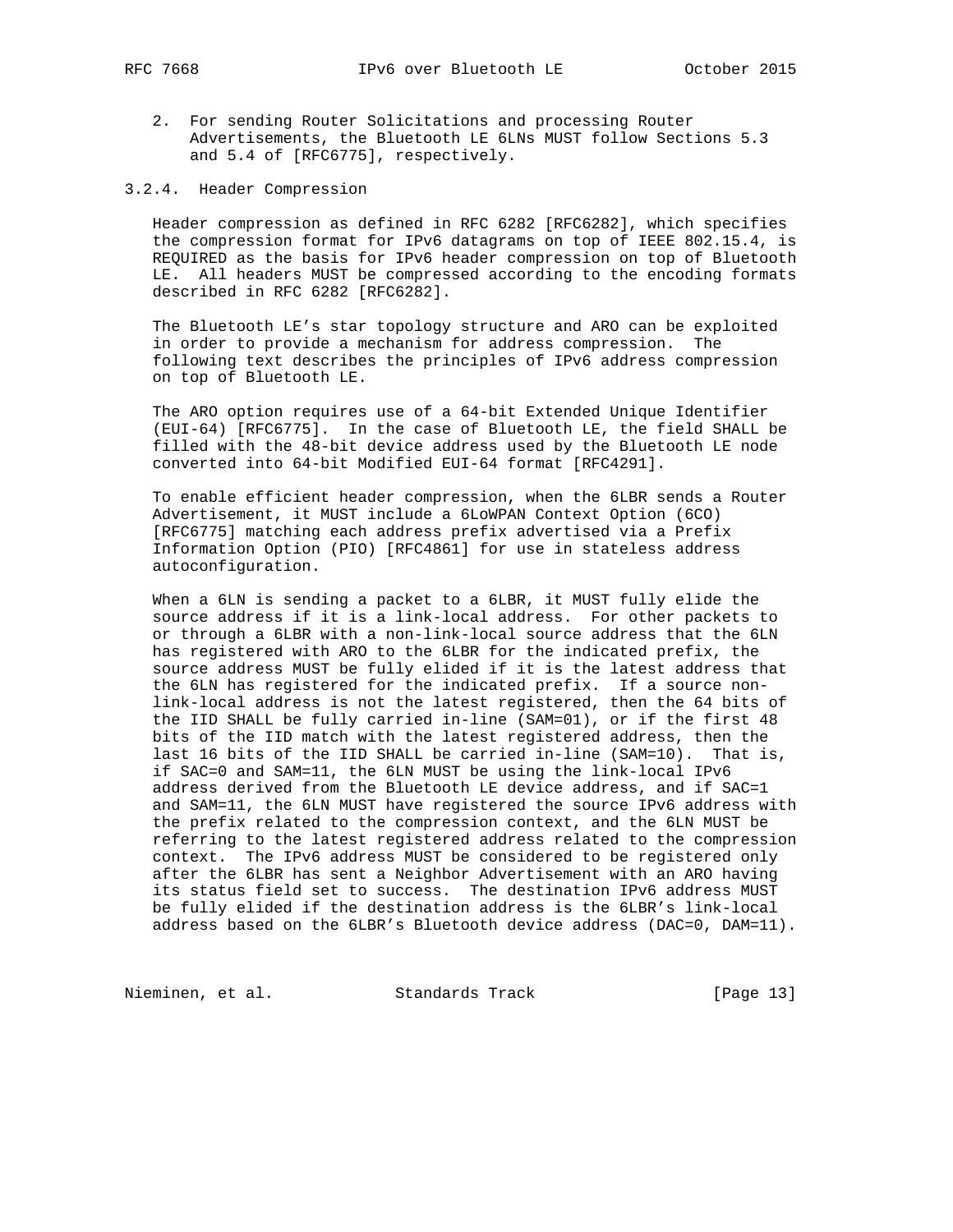The destination IPv6 address MUST be fully or partially elided if context has been set up for the destination address, for example, DAC=0 and DAM=01 when destination prefix is link-local, and DAC=1 and DAM=01 if compression context has been configured for the destination prefix used.

When a 6LBR is transmitting packets to a 6LN, it MUST fully elide the source IID if the source IPv6 address is the link-local address based on the 6LBR's Bluetooth device address (SAC=0, SAM=11), and it MUST elide the source prefix or address if a compression context related to the IPv6 source address has been set up. The 6LBR also MUST fully elide the destination IPv6 address if it is the link-local address based on the 6LN's Bluetooth device address (DAC=0, DAM=11), or if the destination address is the latest registered by the 6LN with ARO for the indicated context (DAC=1, DAM=11). If the destination address is a non-link-local address and not the latest registered, then the 6LN MUST either include the IID part fully in-line (DAM=01) or, if the first 48 bits of the IID match to the latest registered address, then elide those 48 bits (DAM=10).

#### 3.2.4.1. Remote Destination Example

 When a 6LN transmits an IPv6 packet to a remote destination using global Unicast IPv6 addresses, if a context is defined for the 6LN's global IPv6 address, the 6LN has to indicate this context in the corresponding source fields of the compressed IPv6 header as per Section 3.1 of RFC 6282 [RFC6282] and has to elide the full IPv6 source address previously registered with ARO (if using the latest registered address; otherwise, part or all of the IID may have to be transmitted in-line). For this, the 6LN MUST use the following settings in the IPv6 compressed header: SAC=1 and SAM=11. The CID may be set 0 or 1, depending on which context is used. In this case, the 6LBR can infer the elided IPv6 source address since 1) the 6LBR has previously assigned the prefix to the 6LNs; and 2) the 6LBR maintains a Neighbor Cache that relates the device address and the IID the device has registered with ARO. If a context is defined for the IPv6 destination address, the 6LN has to also indicate this context in the corresponding destination fields of the compressed IPv6 header, and elide the prefix of or the full destination IPv6 address. For this, the 6LN MUST set the DAM field of the compressed IPv6 header as DAM=01 (if the context covers a 64-bit prefix) or as DAM=11 (if the context covers a full 128-bit address). DAC MUST be set to 1. Note that when a context is defined for the IPv6 destination address, the 6LBR can infer the elided destination prefix by using the context.

Nieminen, et al. Standards Track [Page 14]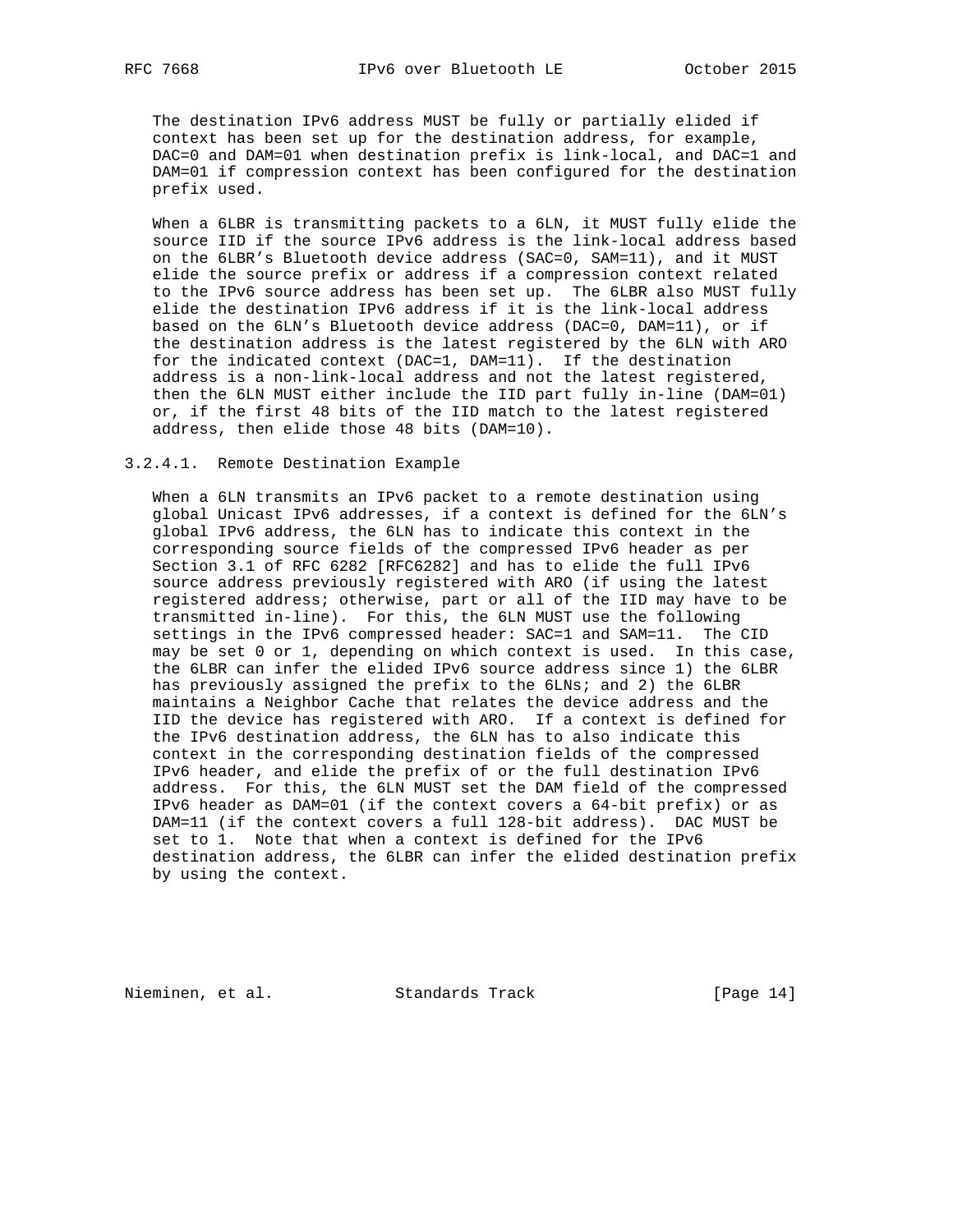When a 6LBR receives an IPv6 packet sent by a remote node outside the Bluetooth LE network, and the destination of the packet is a 6LN, if a context is defined for the prefix of the 6LN's global IPv6 address, the 6LBR has to indicate this context in the corresponding destination fields of the compressed IPv6 header. The 6LBR has to elide the IPv6 destination address of the packet before forwarding it, if the IPv6 destination address is inferable by the 6LN. For this, the 6LBR will set the DAM field of the IPv6 compressed header as DAM=11 (if the address is the latest 6LN has registered). DAC needs to be set to 1. If a context is defined for the IPv6 source address, the 6LBR needs to indicate this context in the source fields of the compressed IPv6 header and elide that prefix as well. For this, the 6LBR needs to set the SAM field of the IPv6 compressed header as SAM=01 (if the context covers a 64-bit prefix) or SAM=11 (if the context covers a full 128-bit address). SAC is to be set to 1.

3.2.4.2. Example of Registration of Multiple Addresses

 As described above, a 6LN can register multiple non-link-local addresses that map to the same compression context. From the multiple address registered, only the latest address can be fully elided (SAM=11, DAM=11), and the IIDs of previously registered addresses have to be transmitted fully in-line (SAM=01, DAM=01) or, in the best case, can be partially elided (SAM=10, DAM=10). This is illustrated in the example below:

- 1. The 6LN registers first address 2001:db8::1111:2222:3333:4444 to a 6LBR. At this point the address can be fully elided using SAC=1/SAM=11 or DAC=1/DAM=11.
- 2. The 6LN registers second address 2001:db8::1111:2222:3333:5555 to the 6LBR. As the second address is now the latest registered, it can be fully elided using SAC=1/SAM=11 or DAC=1/DAM=11. The first address can now be partially elided using SAC=1/SAM=10 or DAC=1/DAM=10, as the first 112 bits of the address are the same between the first and the second registered addresses.
- 3. Expiration of registration time for the first or the second address has no impact on the compression. Hence, even if the most recently registered address expires, the first address can only be partially elided (SAC=1/SAM=10, DAC=1/DAM=10). The 6LN can register a new address, or re-register an expired address, to become able to again fully elide an address.

Nieminen, et al. Standards Track [Page 15]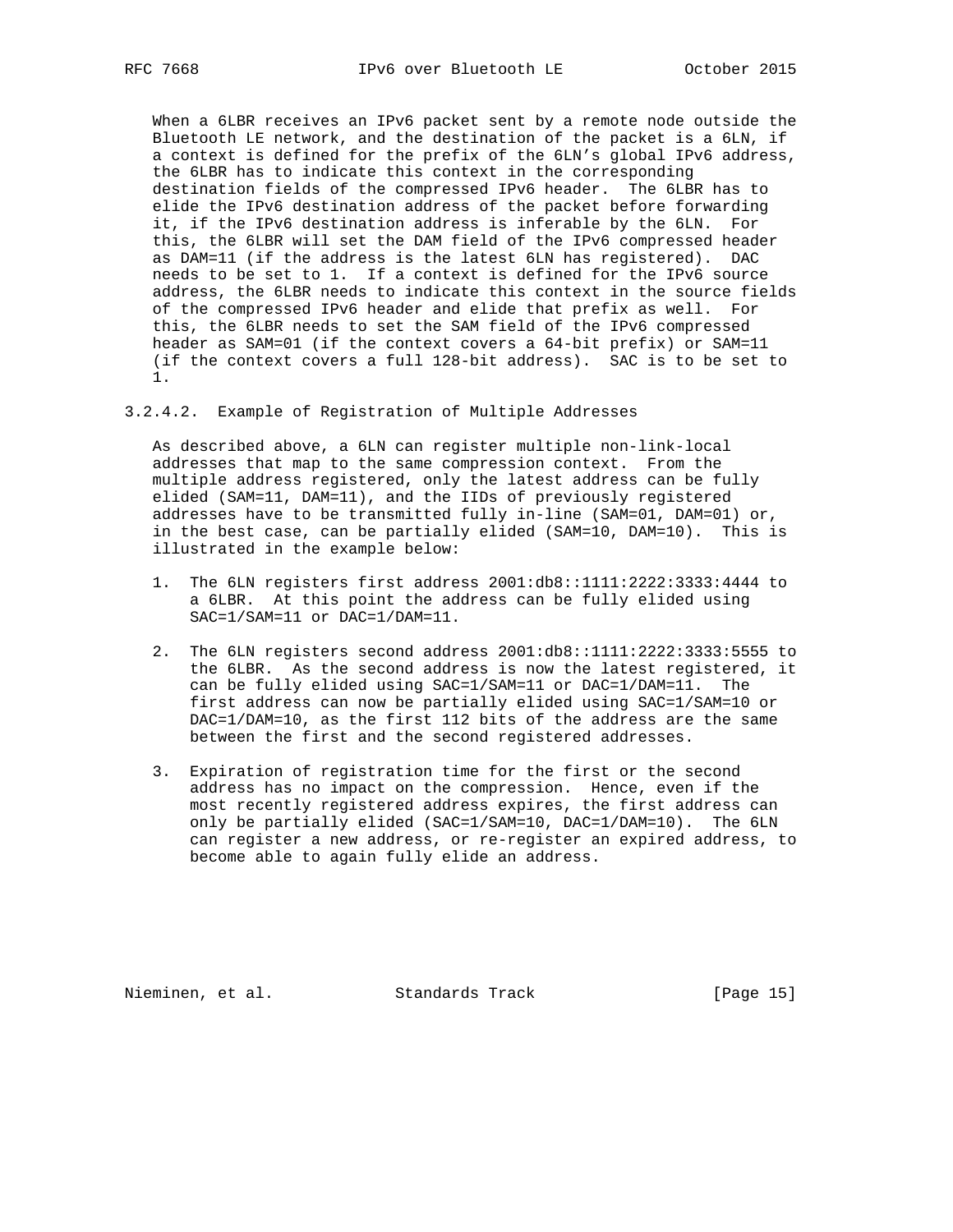#### 3.2.5. Unicast and Multicast Address Mapping

 The Bluetooth LE Link Layer does not support multicast. Hence, traffic is always unicast between two Bluetooth LE nodes. Even in the case where a 6LBR is attached to multiple 6LNs, the 6LBR cannot do a multicast to all the connected 6LNs. If the 6LBR needs to send a multicast packet to all its 6LNs, it has to replicate the packet and unicast it on each link. However, this may not be energy efficient, and particular care must be taken if the central is battery powered. To further conserve power, the 6LBR MUST keep track of multicast listeners at Bluetooth LE link-level granularity (not at subnet granularity), and it MUST NOT forward multicast packets to 6LNs that have not registered as listeners for multicast groups the packets belong to. In the opposite direction, a 6LN always has to send packets to or through the 6LBR. Hence, when a 6LN needs to transmit an IPv6 multicast packet, the 6LN will unicast the corresponding Bluetooth LE packet to the 6LBR.

#### 4. Security Considerations

 The transmission of IPv6 over Bluetooth LE links and IPv6 over IEEE 802.15.4 have similar requirements and concerns for security. Security considerations for the Bluetooth LE Link Layer are covered by the IPSP [IPSP].

 Bluetooth LE Link Layer supports encryption and authentication by using the Counter with CBC-MAC (CCM) mechanism [RFC3610] and a 128-bit AES block cipher. Upper-layer security mechanisms may exploit this functionality when it is available. (Note: CCM does not consume octets from the maximum per-packet L2CAP data size, since the link-layer data unit has a specific field for them when they are used.)

 Key management in Bluetooth LE is provided by the Security Manager Protocol (SMP), as defined in [BTCorev4.1].

 The Direct Test Mode offers two setup alternatives: with and without accessible HCI. In designs with accessible HCI, the so-called upper tester communicates through the HCI (which may be supported by Universal Asynchronous Receiver Transmitter (UART), Universal Serial Bus (USB), and Secure Digital transports), with the Physical and Link Layers of the Bluetooth LE device under test. In designs without accessible HCI, the upper tester communicates with the device under test through a two-wire UART interface. The Bluetooth specification [BTCorev4.1] does not provide security mechanisms for the communication between the upper tester and the device under test in

Nieminen, et al. Standards Track [Page 16]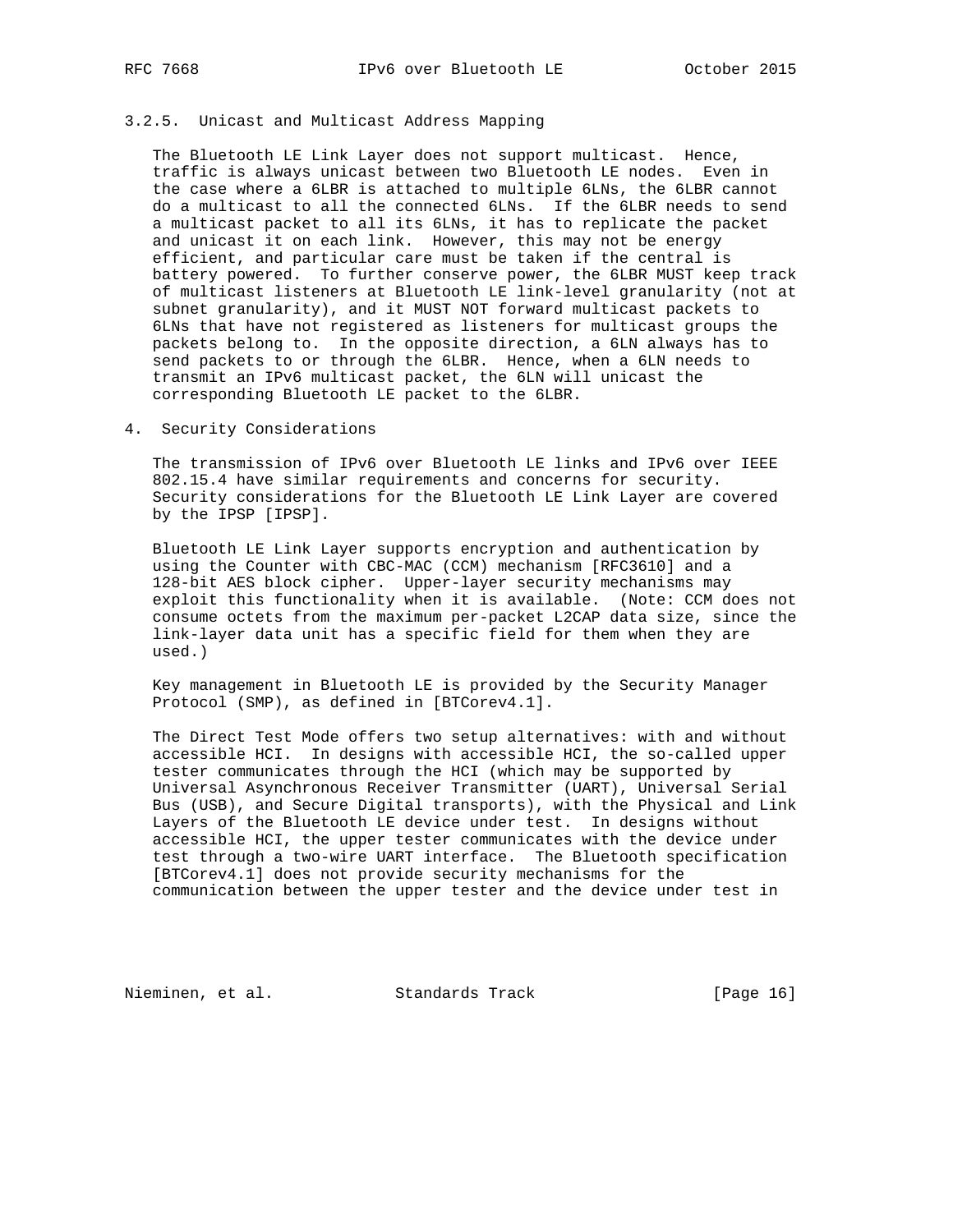either case. Nevertheless, an attacker needs to physically connect a device (via one of the wired HCI types) to the device under test to be able to interact with the latter.

 The IPv6 link-local address configuration described in Section 3.2.2 only reveals information about the 6LN to the 6LBR that the 6LBR already knows from the link-layer connection. This means that a device using Bluetooth privacy features reveals the same information in its IPv6 link-local addresses as in its device addresses. Respectively, a device not using privacy at the Bluetooth level will not have privacy at the IPv6 link-local address either. For non link-local addresses, implementations are recommended not to embed the Bluetooth device address in the IID by default and instead support, for example, [RFC3315], [RFC3972], [RFC4941], [RFC5535], or [RFC7217].

 A malicious 6LN may attempt to perform a denial-of-service attack on the Bluetooth LE network, for example, by flooding packets. This sort of attack is mitigated by the fact that link-local multicast is not bridged between Bluetooth LE links and by 6LBR being able to rate-limit packets sent by each 6LN by making smart use of the Bluetooth LE L2CAP credit-based flow-control mechanism.

- 5. References
- 5.1. Normative References

[BTCorev4.1]

 Bluetooth Special Interest Group, "Bluetooth Core Specification Version 4.1", December 2013, <https://www.bluetooth.org/en-us/specification/adopted specifications>.

- [IPSP] Bluetooth Special Interest Group, "Bluetooth Internet Protocol Support Profile Specification Version 1.0.0", December 2014, <https://www.bluetooth.org/en us/specification/adopted-specifications>.
- [RFC2119] Bradner, S., "Key words for use in RFCs to Indicate Requirement Levels", BCP 14, RFC 2119, DOI 10.17487/RFC2119, March 1997, <http://www.rfc-editor.org/info/rfc2119>.
- [RFC4291] Hinden, R. and S. Deering, "IP Version 6 Addressing Architecture", RFC 4291, DOI 10.17487/RFC4291, February 2006, <http://www.rfc-editor.org/info/rfc4291>.

Nieminen, et al. Standards Track [Page 17]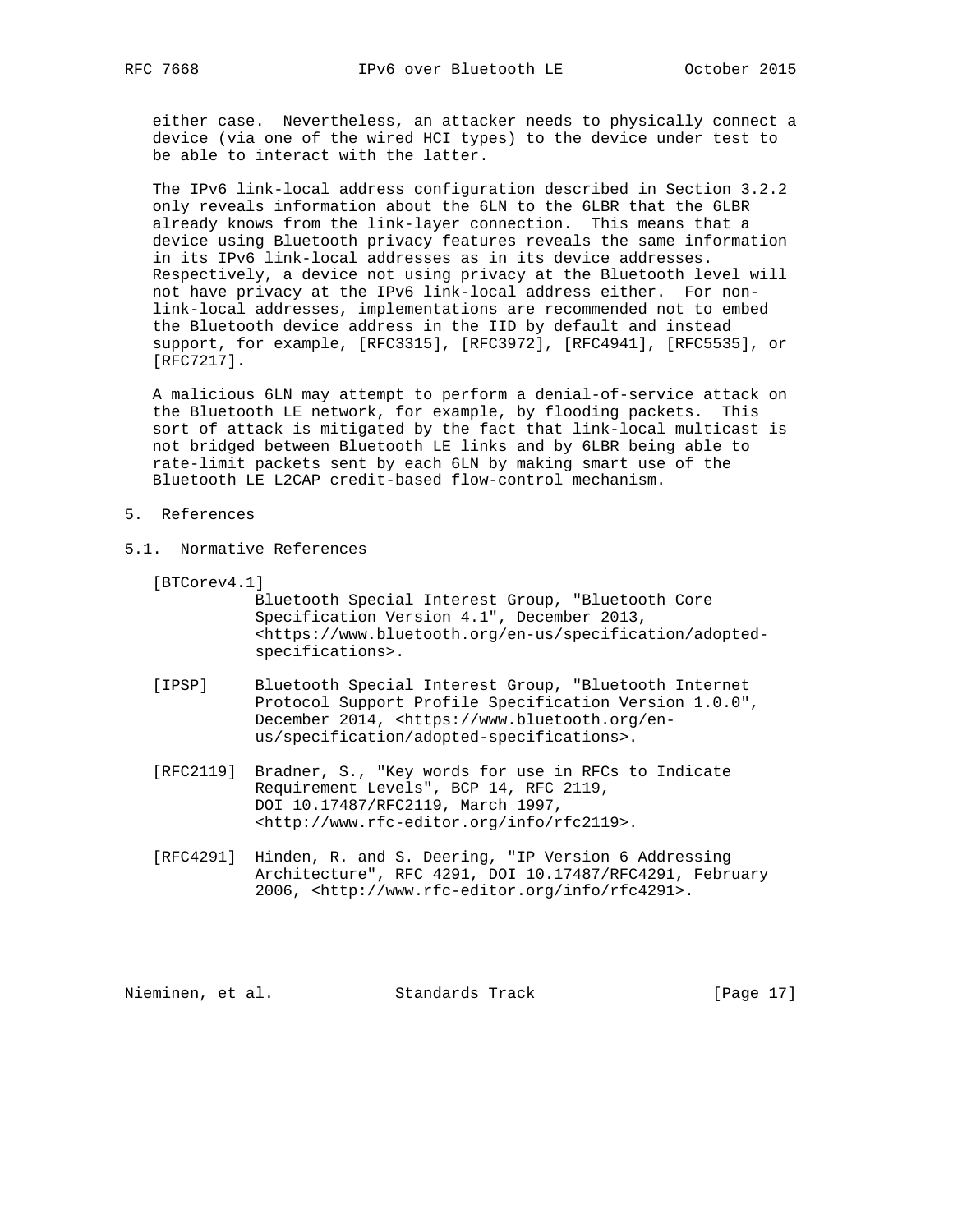- [RFC4861] Narten, T., Nordmark, E., Simpson, W., and H. Soliman, "Neighbor Discovery for IP version 6 (IPv6)", RFC 4861, DOI 10.17487/RFC4861, September 2007, <http://www.rfc-editor.org/info/rfc4861>.
- [RFC4862] Thomson, S., Narten, T., and T. Jinmei, "IPv6 Stateless Address Autoconfiguration", RFC 4862, DOI 10.17487/RFC4862, September 2007, <http://www.rfc-editor.org/info/rfc4862>.
- [RFC6282] Hui, J., Ed. and P. Thubert, "Compression Format for IPv6 Datagrams over IEEE 802.15.4-Based Networks", RFC 6282, DOI 10.17487/RFC6282, September 2011, <http://www.rfc-editor.org/info/rfc6282>.
- [RFC6775] Shelby, Z., Ed., Chakrabarti, S., Nordmark, E., and C. Bormann, "Neighbor Discovery Optimization for IPv6 over Low-Power Wireless Personal Area Networks (6LoWPANs)", RFC 6775, DOI 10.17487/RFC6775, November 2012, <http://www.rfc-editor.org/info/rfc6775>.
- [RFC7136] Carpenter, B. and S. Jiang, "Significance of IPv6 Interface Identifiers", RFC 7136, DOI 10.17487/RFC7136, February 2014, <http://www.rfc-editor.org/info/rfc7136>.
- 5.2. Informative References
	- [IEEE802] IEEE, "IEEE Standard for Local and Metropolitan Area Networks: Overview and Architecture", IEEE 802, DOI 10.1109/ieeestd.2002.93395, <http://ieeexplore.ieee.org/servlet/opac?punumber=7732>.
	- [IEEE802.15.4]

 IEEE, "IEEE Standard for Local and metropolitan area networks--Part 15.4: Low-Rate Wireless Personal Area Networks (LR-WPANs)", IEEE 802.15.4, DOI 10.1109/ieeestd.2011.6012487, <http://ieeexplore.ieee.org/servlet/ opac?punumber=6012485>.

- [RFC3315] Droms, R., Ed., Bound, J., Volz, B., Lemon, T., Perkins, C., and M. Carney, "Dynamic Host Configuration Protocol for IPv6 (DHCPv6)", RFC 3315, DOI 10.17487/RFC3315, July 2003, <http://www.rfc-editor.org/info/rfc3315>.
- [RFC3610] Whiting, D., Housley, R., and N. Ferguson, "Counter with CBC-MAC (CCM)", RFC 3610, DOI 10.17487/RFC3610, September 2003, <http://www.rfc-editor.org/info/rfc3610>.

Nieminen, et al. Standards Track [Page 18]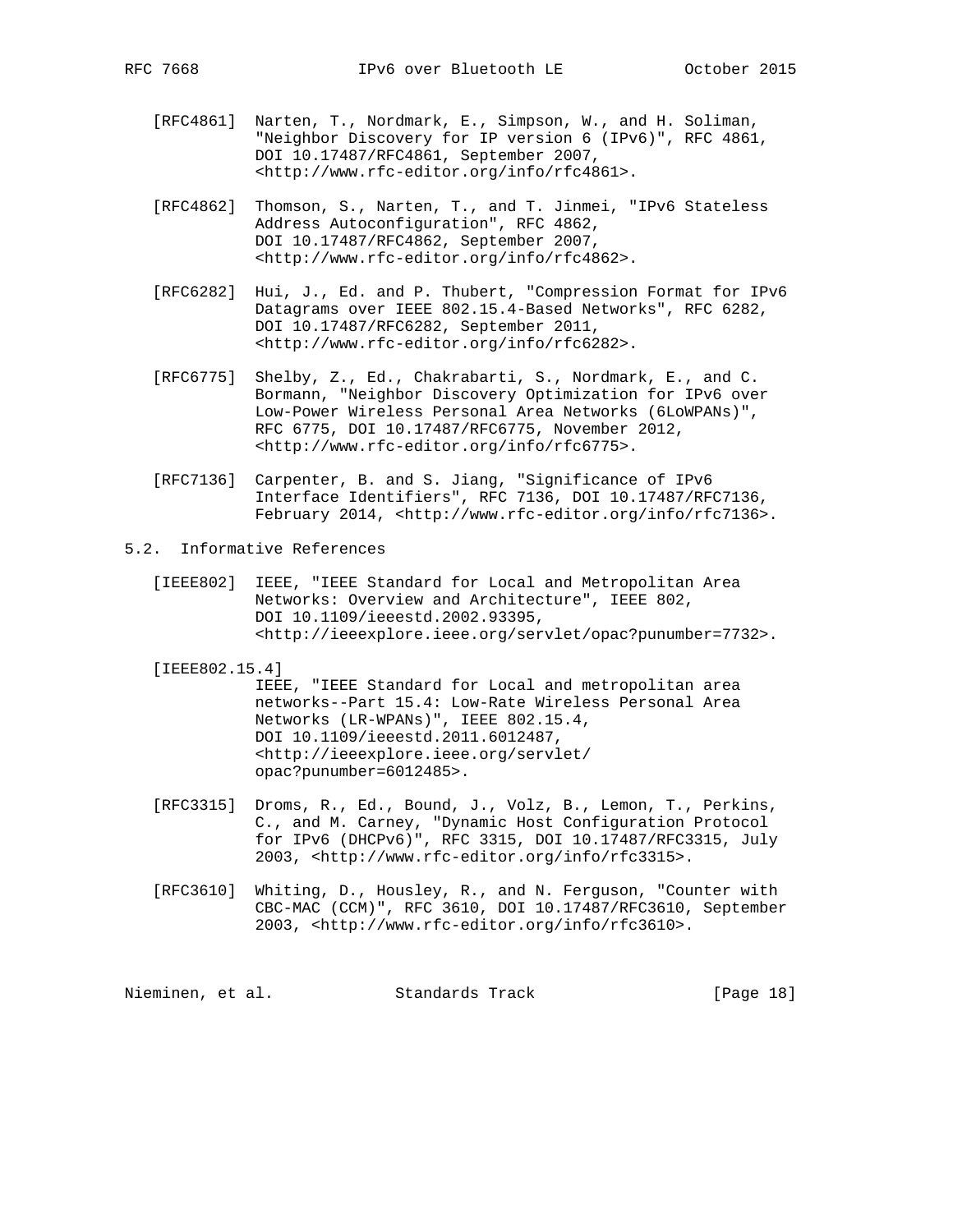- [RFC3633] Troan, O. and R. Droms, "IPv6 Prefix Options for Dynamic Host Configuration Protocol (DHCP) version 6", RFC 3633, DOI 10.17487/RFC3633, December 2003, <http://www.rfc-editor.org/info/rfc3633>.
- [RFC3972] Aura, T., "Cryptographically Generated Addresses (CGA)", RFC 3972, DOI 10.17487/RFC3972, March 2005, <http://www.rfc-editor.org/info/rfc3972>.
- [RFC4193] Hinden, R. and B. Haberman, "Unique Local IPv6 Unicast Addresses", RFC 4193, DOI 10.17487/RFC4193, October 2005, <http://www.rfc-editor.org/info/rfc4193>.
- [RFC4903] Thaler, D., "Multi-Link Subnet Issues", RFC 4903, DOI 10.17487/RFC4903, June 2007, <http://www.rfc-editor.org/info/rfc4903>.
- [RFC4941] Narten, T., Draves, R., and S. Krishnan, "Privacy Extensions for Stateless Address Autoconfiguration in IPv6", RFC 4941, DOI 10.17487/RFC4941, September 2007, <http://www.rfc-editor.org/info/rfc4941>.
- [RFC4944] Montenegro, G., Kushalnagar, N., Hui, J., and D. Culler, "Transmission of IPv6 Packets over IEEE 802.15.4 Networks", RFC 4944, DOI 10.17487/RFC4944, September 2007, <http://www.rfc-editor.org/info/rfc4944>.
- [RFC5535] Bagnulo, M., "Hash-Based Addresses (HBA)", RFC 5535, DOI 10.17487/RFC5535, June 2009, <http://www.rfc-editor.org/info/rfc5535>.
- [RFC7217] Gont, F., "A Method for Generating Semantically Opaque Interface Identifiers with IPv6 Stateless Address Autoconfiguration (SLAAC)", RFC 7217, DOI 10.17487/RFC7217, April 2014, <http://www.rfc-editor.org/info/rfc7217>.

Nieminen, et al. Standards Track [Page 19]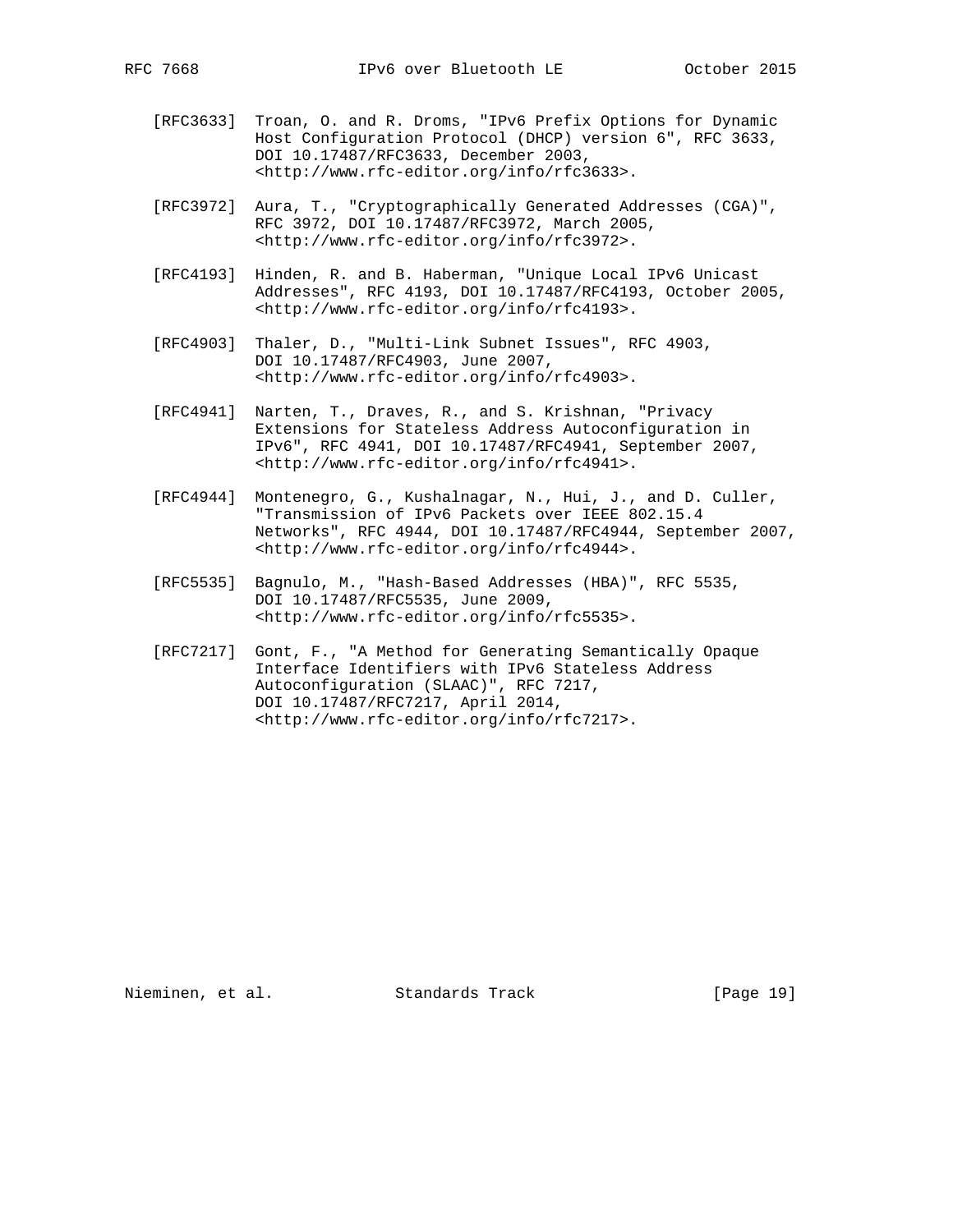Acknowledgements

 The Bluetooth, Bluetooth Smart, and Bluetooth Smart Ready marks are registered trademarks owned by Bluetooth SIG, Inc.

 Carsten Bormann, Samita Chakrabarti, Niclas Comstedt, Alissa Cooper, Elwyn Davies, Brian Haberman, Marcel De Kogel, Jouni Korhonen, Chris Lonvick, Erik Nordmark, Erik Rivard, Dave Thaler, Pascal Thubert, Xavi Vilajosana, and Victor Zhodzishsky provided valuable feedback for this document.

 The authors would like to give special acknowledgements to Krishna Shingala, Frank Berntsen, and Bluetooth SIG's Internet Working Group for providing significant feedback and improvement proposals for this document.

 Carles Gomez has been supported in part by the Spanish Government Ministerio de Economia y Competitividad through project TEC2012-32531, and FEDER.

 Johanna Nieminen worked on this RFC in 2011-2012 while at Nokia and would like to thank Nokia for supporting the project.

Contributors

 Kanji Kerai, Jari Mutikainen, David Canfeng-Chen, and Minjun Xi from Nokia contributed significantly to this document.

Authors' Addresses

 Johanna Nieminen TeliaSonera

Email: johannamaria.nieminen@gmail.com

 Teemu Savolainen Nokia Visiokatu 3 Tampere 33720 Finland

Email: teemu.savolainen@nokia.com

Nieminen, et al. Standards Track [Page 20]